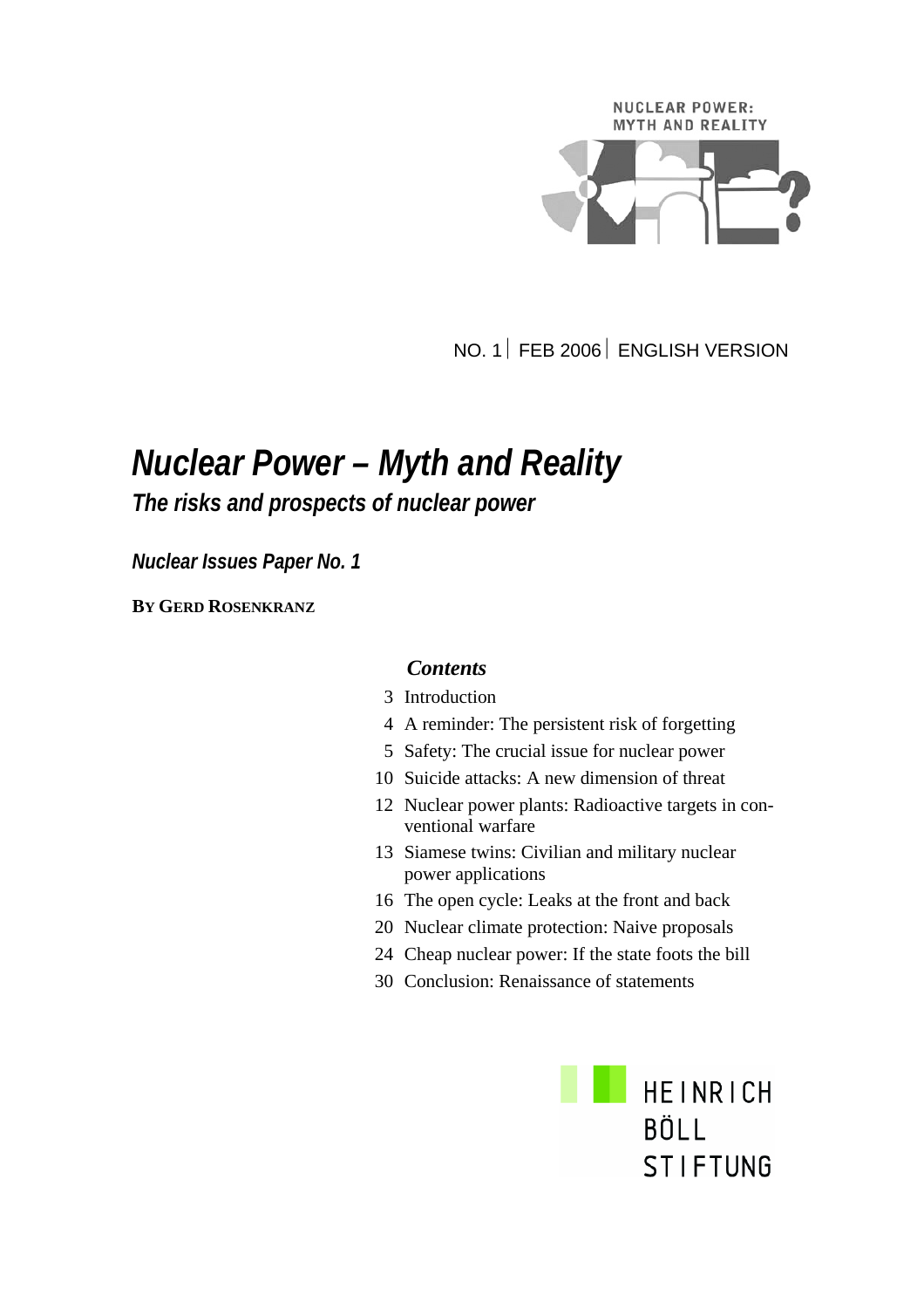#### **The Author**

Gerd Rosenkranz earned a doctorate in material science as well as a degree in metal engineering. Following postgraduate studies in communication science, he worked for around 20 years as a journalist for national daily and weekly newspapers, most recently for five years until 2004 as an editor at the Berlin office of *Der Spiegel*, with a focus on environmental and energy policy. Since October of 2004 he has been the policy director at the Berlin office of Deutsche Umwelthilfe e.V.

Nuclear Issues Papers, No. 1: Nuclear Power – Myth and Reality The risks and prospects of nuclear power By Gerd Rosenkranz © Heinrich Böll Foundation 2006 All rights reserved



Co-published by

The following paper does not necessarily represent the views of the Heinrich Böll Foundation.

A publication of the Heinrich Böll Foundation Regional Office for Southern Africa, in co-operation with the Heinrich Böll Foundation headquarter.

Contact:

Heinrich Böll Foundation Regional Office for Southern Africa, PO Box 2472; Saxonwold, 2132; South Africa. Phone: +27-11-447 8500. Fax: +27-11-447 4418. info@boell.org.za Heinrich Böll Foundation, Rosenthaler Str. 40/41, 10178 Berlin, Germany. Tel.: ++49 30 285 340; Fax: ++49 30 285 34 109; info@boell.de; www.boell.de/nuclear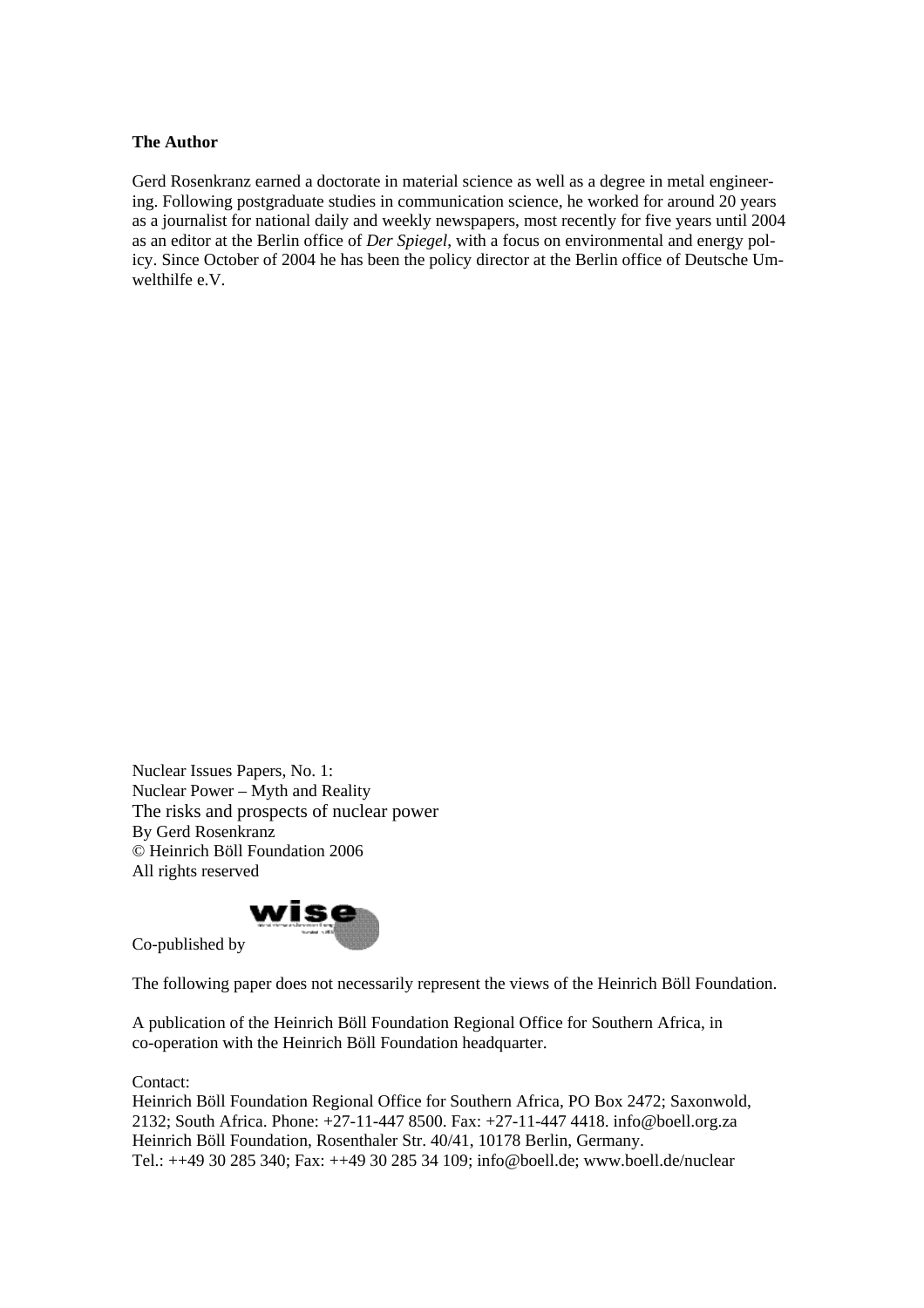# *1 Introduction*

The deep divide over nuclear power is nearly as old as its commercial use. The early dreams of its proponents have faded, whereas the high risks have remained, as well as the danger of misuse by military interests. Terrorism has introduced dramatic, concrete threat. Global warming and the finite nature of fossil fuels do not dispel the major safety issues associated with nuclear power. And the "accident-proof" reactor has remained an unfulfilled promise now for decades.

Artificial warming of earth's atmosphere will surely pose one of the greatest challenges of the 21st century. But there are less hazardous ways to deal with this problem than by using nuclear power. Nuclear power is not sustainable, because its fissile fuel materials are as limited as fossil fuels such as coal, oil and natural gas. Moreover, its radioactive by-products must be isolated from the biosphere for periods of time that defy human imagination.

Nuclear energy is not only a high-risk technology in terms of safety, but also with respect to financial investment. Without state subsidies, it does not stand a chance in a market economy. Yet companies will continue to profit from nuclear energy under special, state-controlled conditions. Extending the licences of older reactors is an attractive option for operators – but disproportionately increases the risk of major accident. And there will always be regimes that view and promote civilian use of nuclear fission as a stepping stone to acquiring an atomic bomb. Moreover, as has been clear since 11 September 2001 at the latest, these vulnerable and very hazardous sites represent an additional target for unscrupulous and violent non-governmental forces. For this reason as well, nuclear power will continue to divide public opinion for as long as it remains in use.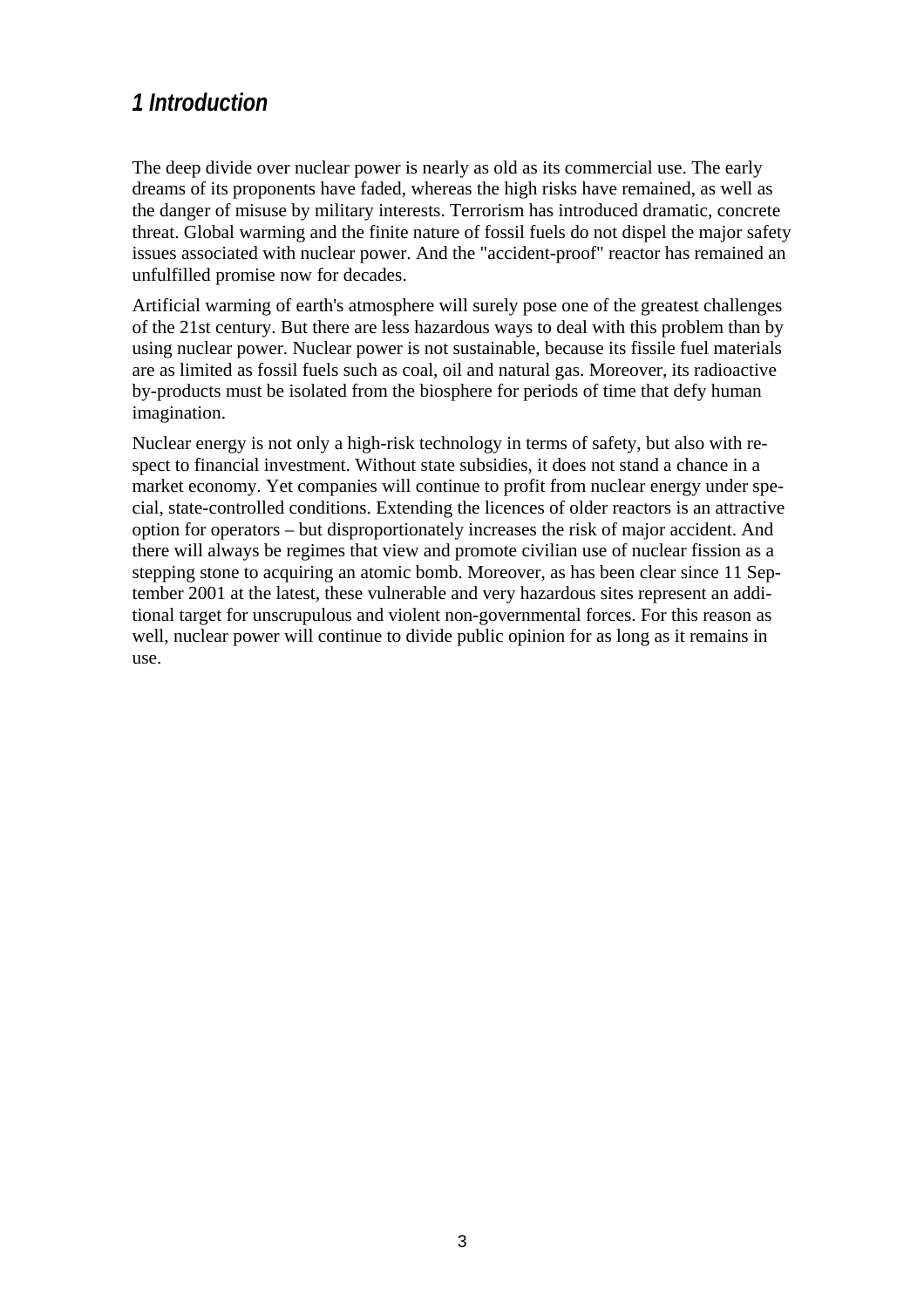# *2 A reminder: The persistent risk of forgetting*

Events late in the evening of 10 April 2003 in the fuel assembly storage tank of the nuclear power plant in Paks were reminiscent of two incidents that have filled the history of civilian nuclear power with foreboding, namely the nuclear disasters at Harrisburg in March of 1979 and at Chernobyl in April of 1986.

Inexcusable design flaws, sloppy monitoring, incorrect operating instructions, poor judgment under stressful conditions, and not least of all, a naive trust in highly sensitive technology – all of these problems were well known before that Thursday evening in Hungary, not only from Harrisburg and Chernobyl, but also from the reprocessing plant at the British site in Sellafield, from the Monju breeder reactor, from the Japanese reprocessing plant in Tokaimura, and from the German Brunsbüttel plant on the Elbe River. Wherever people work, they make mistakes. And they can be fortunate that the chain of errors, invariably labelled "inexplicable", does not always produce consequences as grave as for the Ukraine and its neighbours back in 1986. In block 2 of the Paks nuclear power plant, which is located 115 kilometres south of the Hungarian capital Budapest, damage remained at the level of overheating and destruction of 30 highly radioactive fuel assemblies that were transformed into a radiating mass on the floor of a steel tank flooded with water. It remained at the level of a massive release of radioactive inert gas that flowed into the reactor room, from which the operators had fled in panic, and which was later blown unfiltered into the outside air at full ventilator strength for a good 14 hours to make the room accessible to personnel in radiation protective gear.

The name Paks stands for the most serious accident at a European nuclear reactor since Chernobyl. Moreover, the highly radioactive material was overheated outside the concrete-walled safety containment. Beyond the borders of Hungary, however, the world took hardly any notice of a nascent nuclear inferno brewing inside a mobile cleaning facility for fuel elements. To their horror, the Hungarian and foreign specialists who reconstructed the chain of events later that night realised that the outcome could have been much worse. The lack of worldwide concern about the accident at Paks was not the only new part of the story. This dramatic incident represented yet another premiere. For the first time, Western and Eastern European reactor teams had jointly and virtually single-mindedly caused a serious failure via a cascade of nonchalance, management error, and careless routine. Participants included design engineers and operators from the German/French nuclear energy group Framatome ANP (a subsidiary of the French Areva and the German Siemens corporations), operating teams at the Soviet-style nuclear power plant in Paks, and experts from the Hungarian nuclear regulatory authority in Budapest. They are all partially responsible – and got off lightly.

The 30 fuel assemblies, which constituted about a tenth of a full reactor core load, did not cool down sufficiently following the chemical cleaning process. They first brought the cooling water in the cleaning tank to a boil, then boiled off all the water, heated up to 1200 degrees Celsius, and finally crumbled like porcelain as the overtaxed operators, after failed attempts to circumvent a catastrophe, unleashed a torrent of cold water on them. According to reactor physicists, a nuclear explosion could have occurred, i.e. a limited but uncontrolled chain reaction. This would have had disastrous consequences for the vicinity of Paks and beyond.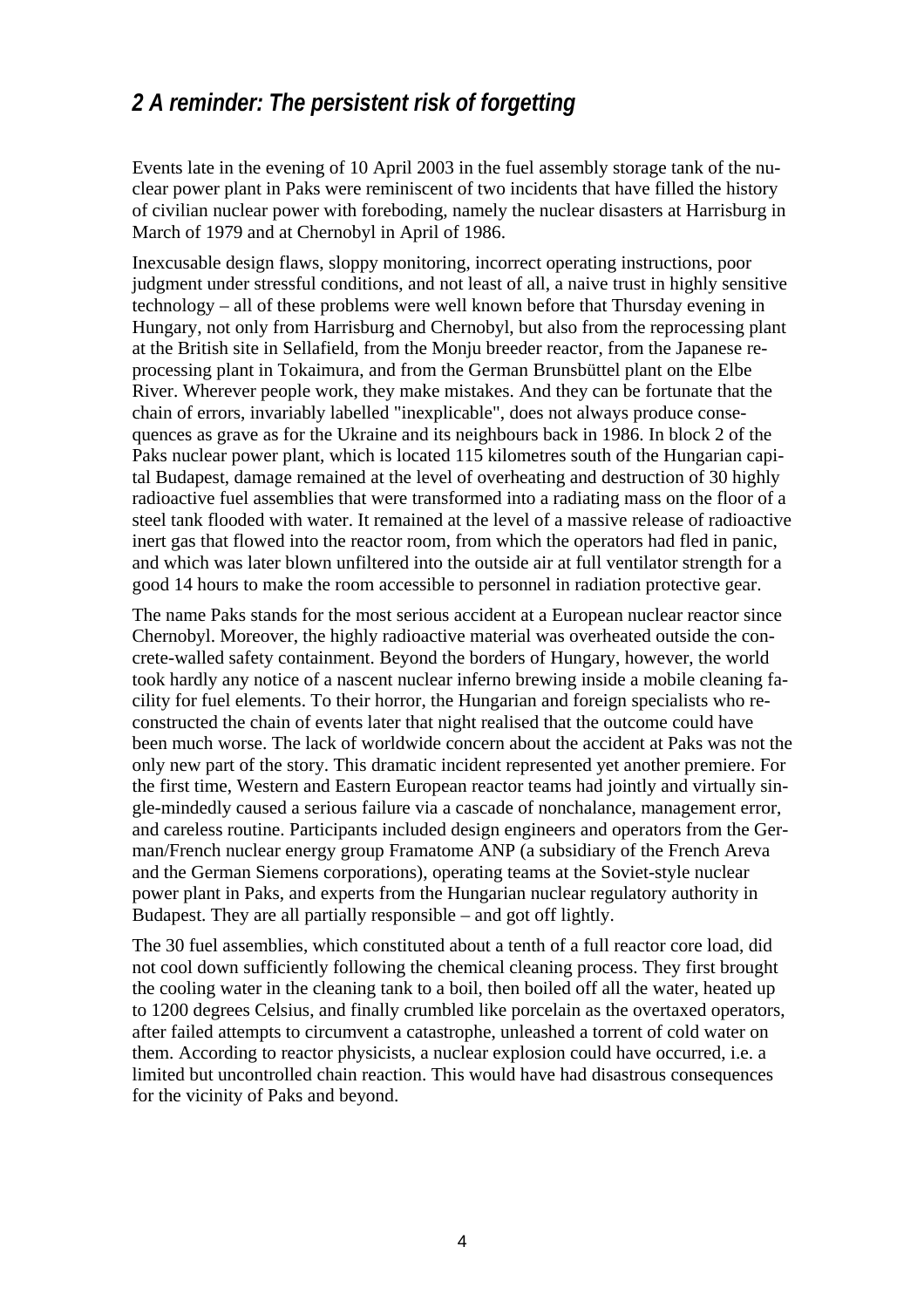# *3 Safety: The crucial issue for nuclear power*

Proponents of nuclear energy are visibly pleased that debate over its use has subsided. Influenced by climate change and the explosion in oil prices, the tone has become more "sober and composed". Friends of nuclear-based electricity production are especially gratified about one thing: Discussion of nuclear policy has shifted from the fundamental problems of safety and security to issues associated with the economy, environmental protection, and resource conservation. They would like to see a shift in public opinion toward viewing nuclear power as one technology among many, to be weighed like coalfired power plants or windmills. Nuclear fission is settling into the triangle that economists use to frame the debate on energy policy, namely economic feasibility, reliable supply, and environmental compatibility. Its supporters are not particularly disturbed by the fact that even within this framework, many questions remain about the advisability of nuclear power. They are pleased. As far as they are concerned, the main point is that it has become increasingly possible to conceal nuclear energy's unique potential for catastrophe beyond a wall of arguments that distract from the basic issues of safety and security. This development is no coincidence. It is the result of a deliberate and tenacious strategy pursued for years by operators and vendors in the major nuclear powerproducing countries.

Successful diversionary tactics may calm public debate. But they do not reduce the probability of a major disaster. The risk of a major accident, i.e. one that exceeds the greatest anticipated accident that the safety system is designed for, combined with the fact that it can never be excluded, will always remain the primary source of conflict about nuclear energy. It is ultimately the basis for all arguments against this form of energy conversion. Acceptance – regional, national, and global – stands or falls with it. Since Harrisburg, and even more so since Chernobyl, the nuclear industry has held out the promise of accident-proof nuclear reactors in an effort to regain public acceptance. A quarter of a century ago, reactor builders formulated this promise in the coded terms of an "inherently safe nuclear power plant". The Americans called these future plants "walk-away" reactors, claiming that the possibility of a core melt or similarly serious accident could be physically excluded. "Even if the worst of all conceivable accidents takes place," enthused the vice president of a US reactor vendor at the time, "you could go home, eat lunch, take a nap, and then return to take care of it – without the slightly concern or panic."<sup>1</sup> This grandiose statement has remained today what it was then  $-\frac{1}{2}$  an unredeemed pledge against the future. In 1986, the German historian of technology Joachim Radkau was already suggesting that the accident-proof nuclear power plant was "a pie in the sky produced in times of crisis but never achieved.<sup>2</sup>

The European Atomic Energy Community (Euratom) and ten countries that operate nuclear power plants already speak in neutral terms of "Generation IV" when they address the future of reactor technology. This next but one series of reactors, furnished with innovative safety systems, is no longer said to be idiot-proof like its forerunners that never materialised. But it is supposed to be more economical, smaller, less susceptible to military misuse and consequently more acceptable to public opinion. The first reactors of this series are supposed to start providing electricity around the year 2030. That is the official version. Unofficially, even some of the more prominent backers do not expect

<sup>1</sup> Cited in Peter Miller, "Our Electric Future – A Comeback for Nuclear Power", in National Geo*graphic*, August 1991, p. 60ff. Retranslated from German. 2 "Chernobyl in Deutschland?" in *Spiegel* 20/1986; pp. 35-36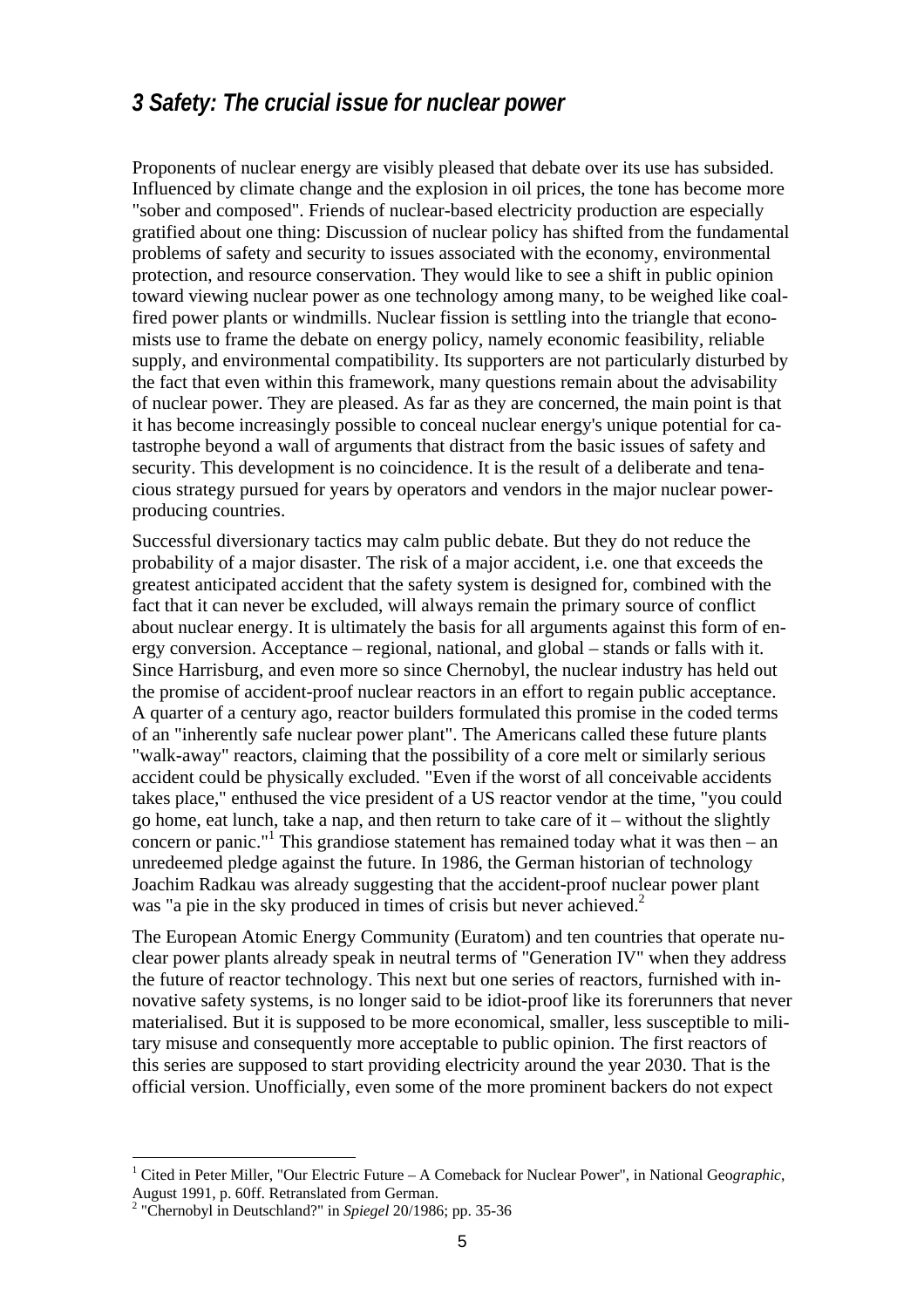commercial operation to start "until 2040 or  $2045$ ".<sup>3</sup> This promise for the future fatally recalls that made by fusion researchers. Back in 1970, they predicted that nuclear fusion, i.e. a controlled fusion of hydrogen atoms like that which transpires in the sun, would be generating electricity by the year 2000. Today, no one is saying anything about commercialising nuclear fusion before the middle of the 21st century – if at all.

By promising a fourth generation of reactors without *absolute* safety, the nuclear industry has quietly abandoned its past guarantees. In the meantime, routine discussion is even satisfied with *relative* safety, specifically the blanket assertion improperly understood but gladly repeated by non-specialists that "our nuclear power plants are the safest in the world". The veracity of this statement – especially popular in Germany – has not really been substantiated. Nor is it especially plausible that nuclear power plants whose construction was launched in the 1960s and 1970s, which means they were designed on the basis of knowledge and technology from the 1950s and 1960s, can in fact provide an adequate level of safety. But as long as no one prevents the advocates of nuclear power in France, the USA, Sweden, Japan, and South Korea from claiming exactly the same thing about their own reactors, everyone is satisfied. There is no national "nuclear community" that does not place its own power plants at the forefront of world technology – or at least publicly claim this distinction. In Eastern Europe as well, claims circulate with ever greater frequency that the retrofitting programs of the past 15 years have boosted Soviet-style reactors up to Western safety standards and in certain respects even beyond. For example, they are said to be less sensitive to failures in the reactor's physical processes. There is no need for formal agreement on these official versions. The common message is that there is no reason for alarm.

And the level of alarm is indeed declining, both nationally and internationally. The crucial question therefore remains the price that humanity is ready to pay for this calm on the nuclear front. What does it mean for international reactor safety if near-disasters like that at Paks are only discussed among closed circles of specialists? Advocates of nuclear power have even been known to ascribe the comparatively high level of safety at German plants to, among other things, the strength of the anti-nuclear movement in West Germany and a stubbornly sceptical attitude toward reactors on the part of a wellinformed public. According to this view, probing queries and the growth of "critical informed public opinion" were what enabled nuclear plants to acquire the most sophisticated safeguards against accidents and incidents in the history of technology, which they still have today. If this is so, however, the converse might apply as well. If public awareness declines, so too will safety.

Twenty years after Chernobyl, what does a realistic safety review now look like? After the surge in attention to risks following the core melt in the Ukraine, have real advances been made in reactor safety? Or is the opposite the case, namely is the next major accident already in the cards?

Nobody can deny that the nuclear sector, like everything else, has benefited from general advances in technological development. The revolution in information and communications technology that has occurred since most of the world's commercial reactors were built has made control and monitoring processes clearer, and routine operations more reliable. When the older plants still operating today were being designed, computers were still at the punched-tape stage. Modern control systems have been and are being retroactively installed into many plants, including older ones. Computer simulations and experiments can shed light on the physics and other complex factors in normal

<sup>&</sup>lt;sup>3</sup> Then EDF President Francois Roussely on 23 November 2003 to the Economic and Environmental Committee of the French National Assembly, cited in Mycle Schneider, *Der EPR aus französischer Sicht. Memo im Auftrag des BMU*, p. 5.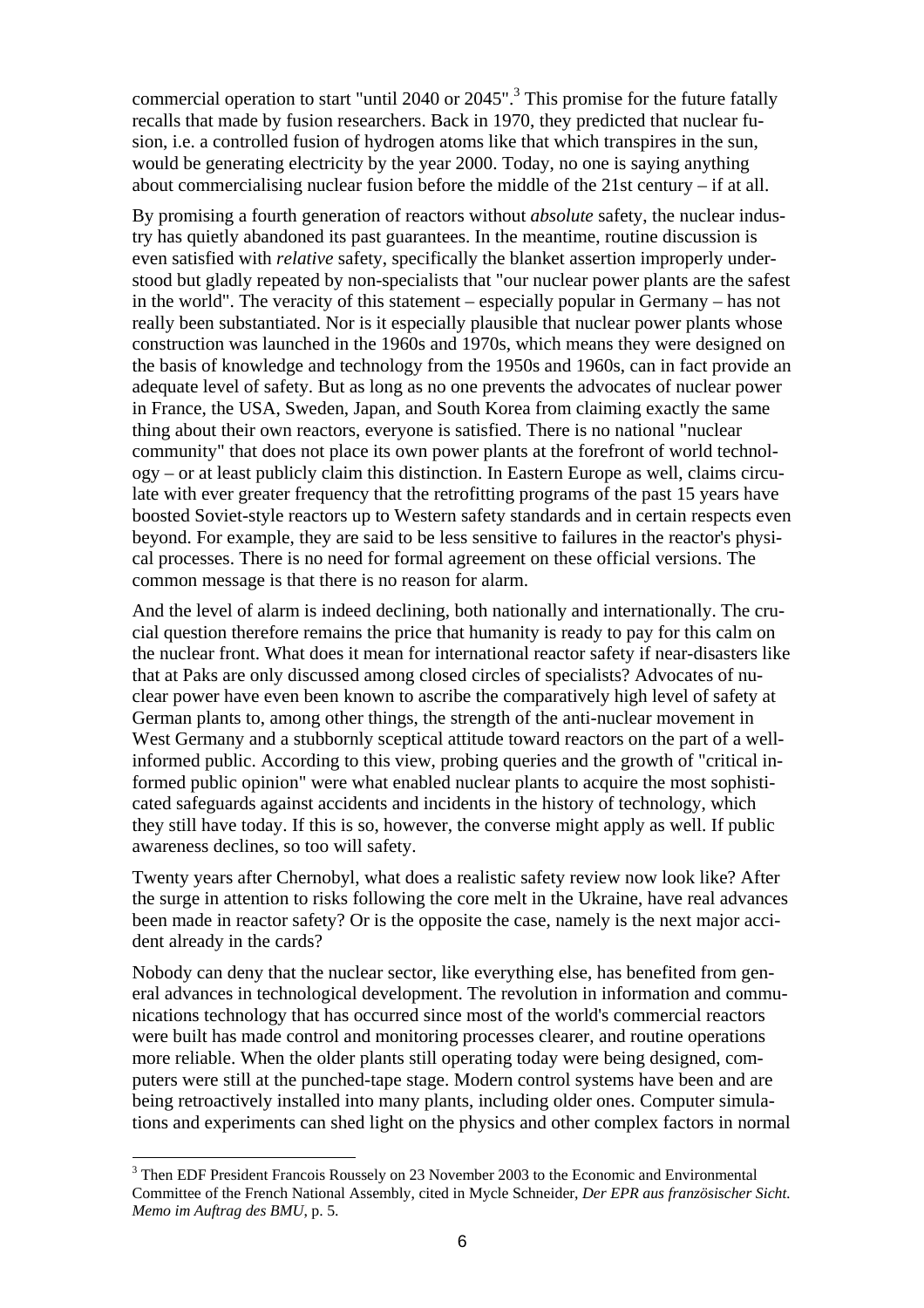reactor processes, all the more so in the event of malfunctions. These days, reactor operators use their simulators to practice accident responses that could not even be modelled twenty or thirty years ago – some of which were not even known. Safety technicians also benefit from advanced probability analyses and further developments in testing and monitoring systems, which are gradually being retrofitted into older plants as well.

Reactor operators are also determined to learn from the mistakes of the past. They point to the founding of the World Association of Nuclear Operators (WANO), which organises an exchange of information as well as rapid transmission of accident data to its members. Operators can make use of experience from over 11,000 reactor operating years worldwide. But this is no assurance of a "new level of safety" for nuclear power plants. The fact that there have been no accidents involving core melts since Chernobyl and Harrisburg does not mean that they cannot happen again. Paks was the sharpest reminder in recent years. Approximately three out of four reactors currently in use were also operating back in 1986. The nature of probability calculations is precisely that a serious accident can happen today, or not until one hundred years from now. Eleven thousand reactor operating years are therefore no evidence to the contrary. When the nuclear industry suffered its first core melt at the Harrisburg commercial plant in 1979, antinuclear protesters in southern Germany distributed flyers that mocked the engineers' big safety assurances with bitter irony: "An accident only once every 100,000 years – how quickly time flies!"

Managers such as Harry Roels, the CEO of the German energy group RWE, call efforts to extend reactor licences around the world "completely tenable in terms of safety technology".4 And Walter Hohefelder, CEO of the nuclear power plant operator E.ON Ruhrgas and president of the German Atomic Energy Forum, explained in all seriousness that extending reactor licences makes "electricity supply more secure".<sup>5</sup> The astonishing thing about such statements is that large segments of the public no longer question them. For reactor operators to convey the impression that nuclear power plants – in contrast to cars or airplanes – become safer with age is an audacious undertaking. Not only does common sense mitigate against it, but also unfortunately the laws of physics.

The global reactor fleet is "ageing". This innocuous term is like a facade that covers an entire edifice of expertise about material and metal technology. These disciplines do not just deal with simple "wear", but rather with highly complex changes to the surface and the substance of metallic materials. These processes and their consequences are very difficult to calculate on an atomic level. It is also very difficult for monitoring systems to identify them reliably, and above all promptly, when high temperatures, strong mechanical loads, aggressive chemical environments and ongoing neutron bombardment from nuclear fission are all working simultaneously on components that are crucial to safety. Corrosion, radiation damage, and fissuring of both surfaces and the welded seams of central components have all taken place over the past decades. Serious accidents are often avoided because damage is discovered in time by monitoring systems or by routine checks during down times and repairs. Sometimes these discoveries are made purely by chance.

We must also consider the effects of deregulated electricity markets in many of the countries that have nuclear power plants. Deregulation leads to higher "cost awareness" in every individual plant with very concrete consequences, such as personnel layoffs, longer intervals between checks, and shorter deadlines with the attendant time pressure for repairs and fuel rod replacements. None of this enhances safety.

<sup>&</sup>lt;sup>4</sup> *Frankfurter Rundschau*, 12 August 2005, p.11<br><sup>5</sup> *Berliner Zeitung*, 9 August 2005, p. 6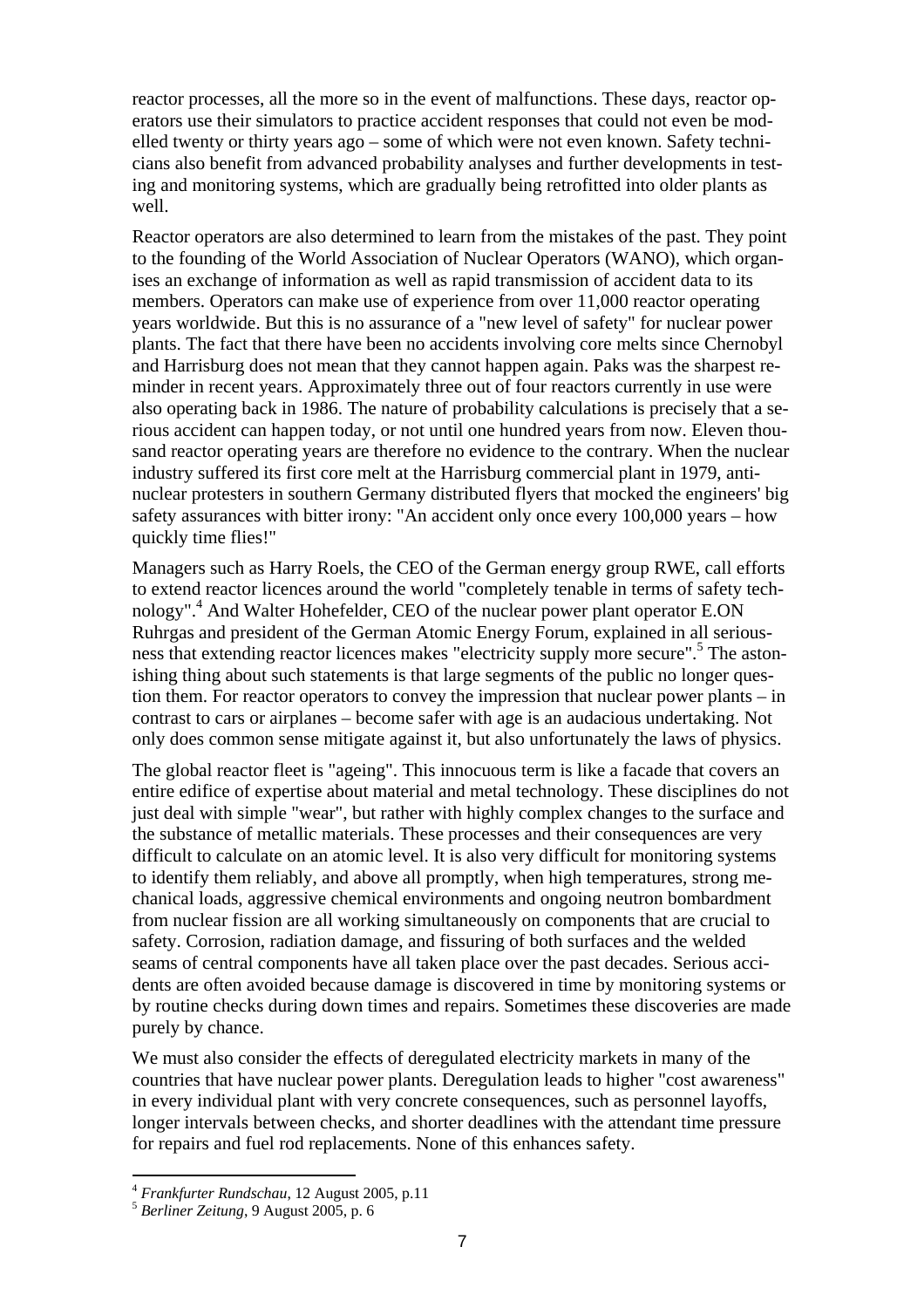In summary, if reactor operators have their way and succeed in having plant licences extended to 40 or even 60 years, the current worldwide average reactor age of 22 years will double or even triple in the future. This will substantially increase the overall risk of serious accident. Constructing new plants of the so-called "Generation III" will change little. For decades, they will make up only a small percentage of the world's reactor fleet. And they are not physically immune to serious accidents either. Critics say that the European Pressurized Water Reactor (EPR) under design since the late 1980s, for example – whose prototype is being built in Finland – is a half-hearted further development of the pressurized reactors operated in France and Germany since the 1980s. The EPR is designed to stem the consequences of a core melt by means of a sophisticated containment unit ("core catcher"). Because this design entails considerable extra costs, the dimensions had to be progressively enlarged in order for the plant to be more economical than its predecessors at least. Whether the containment, which is based on standards from the latest German series (KONVOI), could withstand the deliberate crash of fully tanked passenger jet remains at least open to question.

Not even reactor operators believe that greater operating experience and the longer operating lives of individual plants reduce the likelihood of serious accident. At a 2003 meeting of the World Association of Nuclear Operators (WANO) in Berlin, participants listed eight "serious incidents" in the preceding few years that had raised concern – albeit primarily among reactor experts alone, as was the case with the above-discussed accident in Paks. The list of incidents with potentially disastrous results included the following:

- Leaks on the control rods of the newest British reactor Sizewell B (started operating in 1995);
- Insufficient boron concentration in the emergency cooling system of the Philippsburg-2 reactor in Baden-Württemberg;
- Fuel assembly damage of a type never seen before, in block 3 of the French Cattenom power plant;
- A serious hydrogen explosion in a pipe at the Brunsbüttel boiling water reactor, in the immediate vicinity of a reactor pressure vessel;
- Massive corrosion on a reactor pressure vessel at the Davis-Besse plant in the USA, long overlooked, where only the thin stainless steel liner prevented a massive leak;
- Falsification of safety data at the British reprocessing facility in Sellafield;
- Similar data falsification associated with the Japanese operator Tepco

These types of incidents and negligence – and especially their greater frequency in the recent past – are making operators noticeably more worried and problem-conscious than political advocates of a renaissance in nuclear energy. Those in charge of running the reactors fear the consequences of a phenomenon deeply rooted in human nature, namely susceptibility to the gentle poison of routine, which makes it nearly impossible to perform the same activities over years with the same maximum degree of concentration. At the WANO conference in Berlin, speakers complained not only about the considerable financial consequences of malfunctions (around 298 million US dollars by October 2003 for the incidents in Philippsburg, Paks, and Davis-Besse alone; 12 of the 17 boil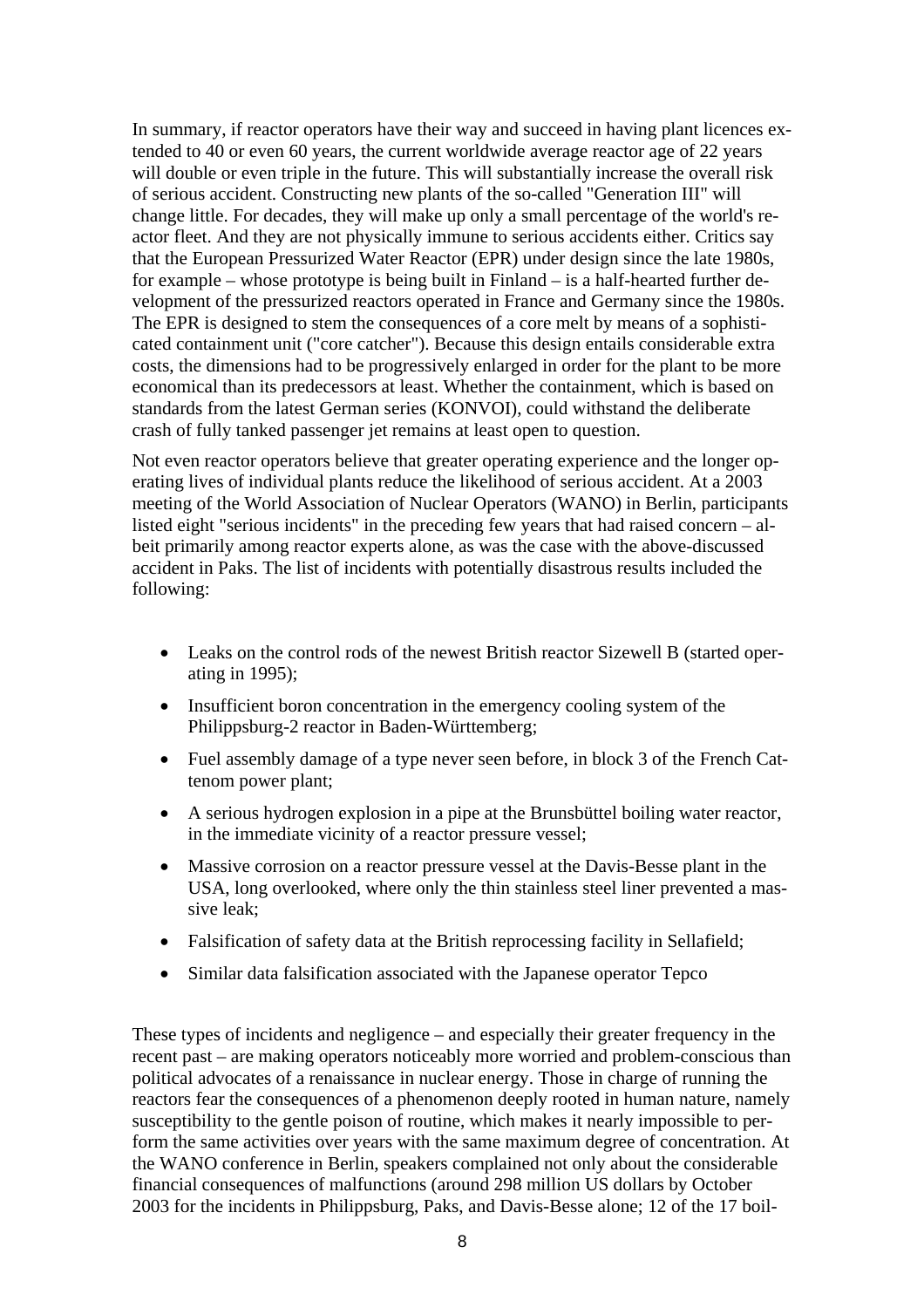ing water reactors run by the Japanese operator Tepco were shut down in connection with data falsification investigations), but even more so about carelessness and complacency by operators. Both "threaten the continued existence of our business", warned a Swedish participant at the expert meeting. The Japanese president of WANO at the time, Hajimu Maeda, even diagnosed a "terrible malaise" that threatened the business from within. It starts with the loss of motivation, complacency, and "carelessness in upholding a culture of safety due to severe cost pressures resulting from deregulated electricity markets." This malaise must be acknowledged and countered. Otherwise at some point "a serious accident... will destroy the entire industry".7

<sup>6</sup> *Nucleonics Week*: 6 August 2003. Retranslated from German. 7 *ibid*.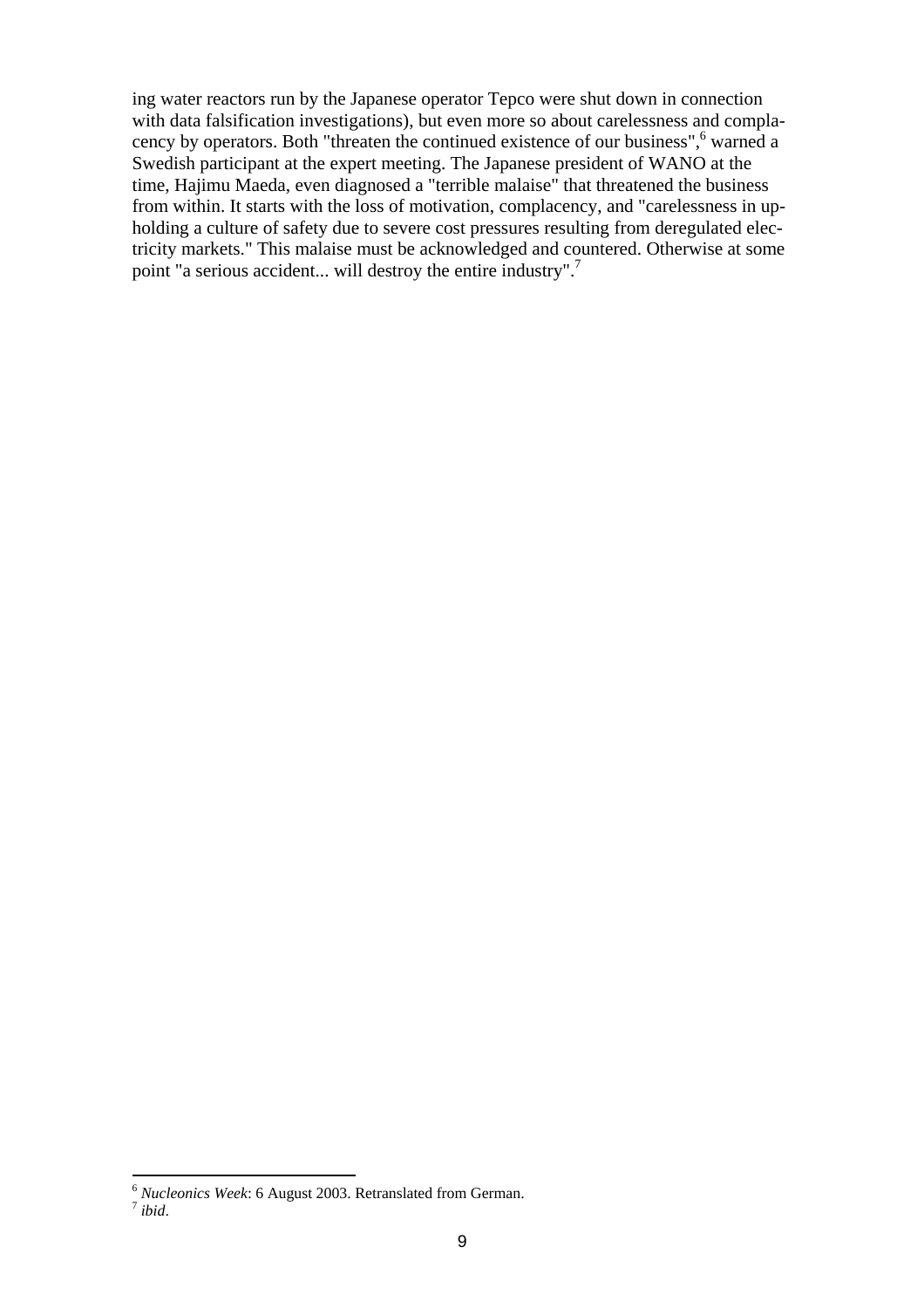### *4 Suicide attacks: A new dimension of threat*

The preceding considerations have not addressed the new dimension of threat evident from the terrorist attacks of 11 September 2001 in New York and Washington as well as from admissions by Islamists apprehended afterwards. But precisely this threat makes it necessary to reconsider the use of nuclear power.

Confessions by two imprisoned al-Qaida leaders indicate that nuclear power plants were definitely among the targets considered by the terrorists. According to these statements, Mohammed Atta, who later piloted a Boeing 767 into the North Tower of the World Trade Center, had already selected the two reactor blocks at the Indian Point power plant on the Hudson River as possible targets. In fact, there was already a code name for attacking the plant located only 40 kilometres from Manhattan, namely "electrical engineering". The plan was only discarded because the terrorists feared that a plane headed for the power plant might be blown up beforehand by anti-aircraft missiles. Earlier and even more monstrous plans by al-Qaida leader Khalid Sheik Mohammed, which called for ten passenger jets to be hijacked simultaneously, included by his own admission several nuclear power plants on the target list. It is therefore absolutely essential to take terrorist attacks more seriously when assessing the risks of nuclear power plants. Such attacks have become several orders of magnitude more probable in the aftermath of 11 September 2001.

It seems certain that none of the 443 reactors in operation at the end of 2005 could withstand a deliberate crash by a large jet with a full tank of fuel. The reactor operators themselves unanimously confirmed this shortly after the attacks in New York and Washington. Their rapid admission also contained a tactical element, however. The idea was to prevent debate about older and particularly vulnerable nuclear sites which might have come under public pressure to close down. In the meantime, however, scientific studies confirm the managers' early statements. Many nuclear plants in Western industrial countries were designed with an eye to random crashes of small or military aircraft. Some planning scenarios even accounted for terrorist attacks using anti-tank rocket launchers, howitzers, or other weapons. A random crash by a fully tanked passenger jet was considered so improbable, however, that no country took effective countermeasures for this scenario. The notion of a deliberate attack by which a passenger craft is transformed into a missile simply surpassed the imaginative capacity of the reactor engineers.

Immediately after the attacks in the USA, the *Gesellschaft für Anlagen- und Reaktorsicherheit* (GRS), a Cologne-based association concerned with the safety of nuclear reactors and other facilities, launched a comprehensive study of the vulnerability of German nuclear plants to air attacks. Commissioned by the German government, the study examined not only the structural strength of typical plants. Using a flight simulator at the Technical University in Berlin, half a dozen pilots crashed thousands of times at different speeds as well as points and angles of impact into German nuclear power plants, shown as detailed videos in the simulator cockpit. The test pilots – like the terrorists in New York and Washington – had previously flown only smaller propeller craft. Even so, approximately half of the simulated kamikaze attacks were said to be hits.

The results of this study were so alarming that they were never officially published. They only later reached the public as a classified, confidential summary. According to this document, every crash risked a nuclear inferno, especially at the older reactors, regardless of the type, size, or speed on impact of the passenger aircraft. The enormous shock on impact or the subsequent kerosene fires would either penetrate the contain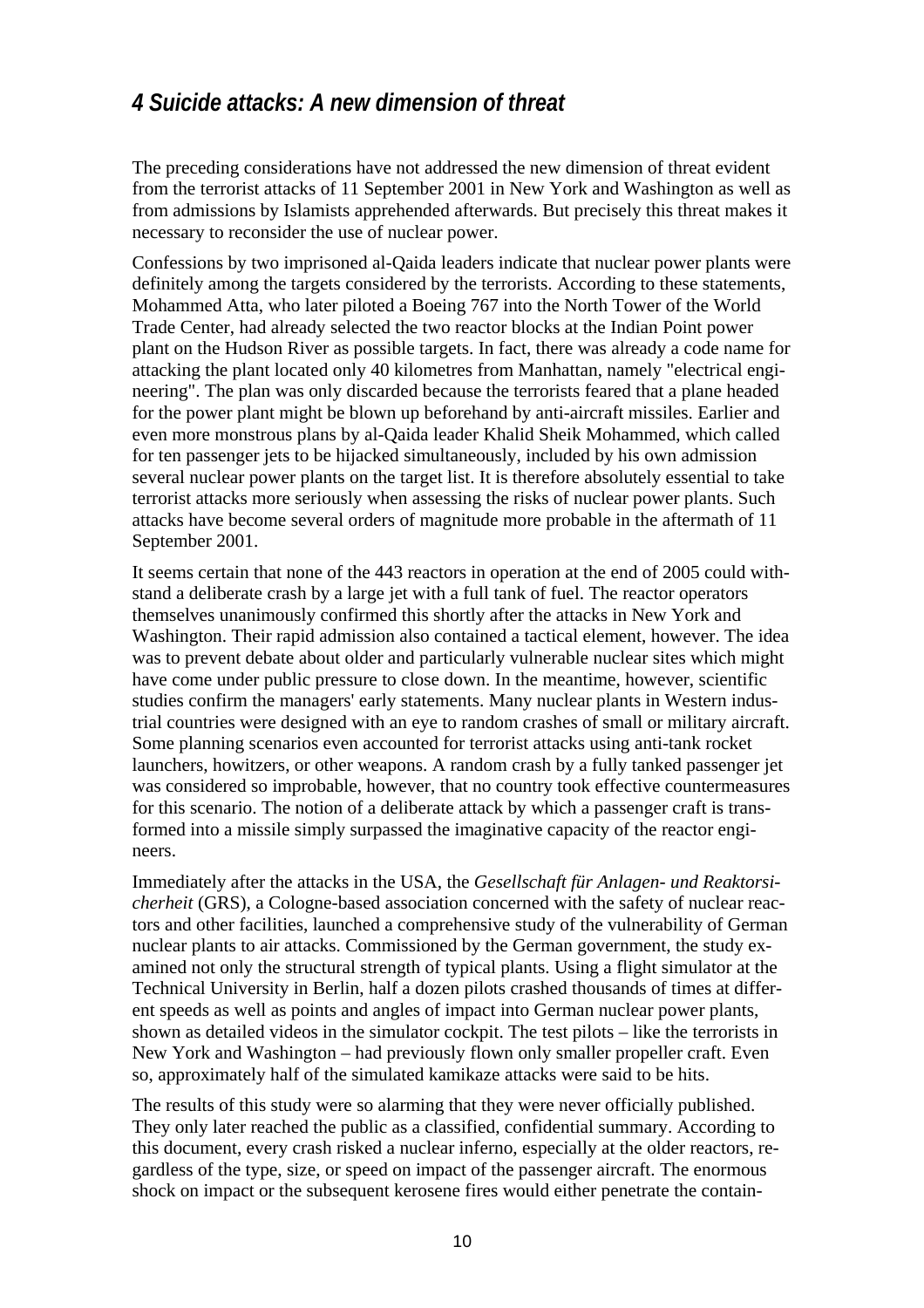ment directly or destroy the pipe system. In any event, a direct hit would very probably lead to a core melt and a large-scale release of radioactivity. The internal temporary storage facilities, in which spent fuel rods with enormous radioactive content cool down in tanks of water, are also at great risk. True, reactors from later series in most countries feature more stable containment. But according to the GRS study, the possibility cannot be excluded for these reactors either that a direct hit at high speed would cause a major nuclear accident that would contaminate a large surrounding area.

The terrorism scenario of a targeted air attack does not eliminate other fears which already existed around the world before 11 September 2001. Rather, it lends them a more concrete and realistic basis. Certain industrialised countries with nuclear industries had already carefully examined the possibility of terrorist attacks on nuclear facilities by means of weapons or explosives from outside, or by means of violent or concealed entry to restricted areas. But they had not examined this possibility in light of the assailants being deliberately prepared to die. The staggering possibility that individuals might attack a nuclear facility and expect to be the very first victims opens up dozens of scenarios that have yet to be taken into account.

From the perspective of extremist suicide bombers, an attack on a nuclear facility is anything but irrational. On the contrary, they know that a "successful" attack would not only cause an immediate inferno and suffering to millions, but probably also cause many other nuclear power plants to be closed on precautionary grounds – thus triggering an economic earthquake in industrial countries against which the commercial consequences of September 11 would pale in comparison. As monstrous and unprecedented the attacks on the World Trade Center and the Pentagon were, they were largely concerned with the symbolic aim of striking and thus humiliating the US superpower at its economic, political, and military heart. An attack on a nuclear power plant would dispense with all such symbolism. It would hit the generation of electrical power, and thus the nerve centre and the entire infrastructure of an industrial society. Radioactive contamination of an entire region, possibly entailing long-term evacuation of hundreds of thousands if not millions of people, would finally erase the distinction between war and terror. No other attack, not even on the petroleum harbour of Rotterdam, would have a comparable psychological effect on Western industrial countries. Even if it failed in its objective of triggering a major nuclear accident, the results would be horrific. Public reaction would enflame debate over the catastrophic risks of nuclear power to a degree never seen before, and lead to the closure of many, if not all, plants in a number of industrial countries.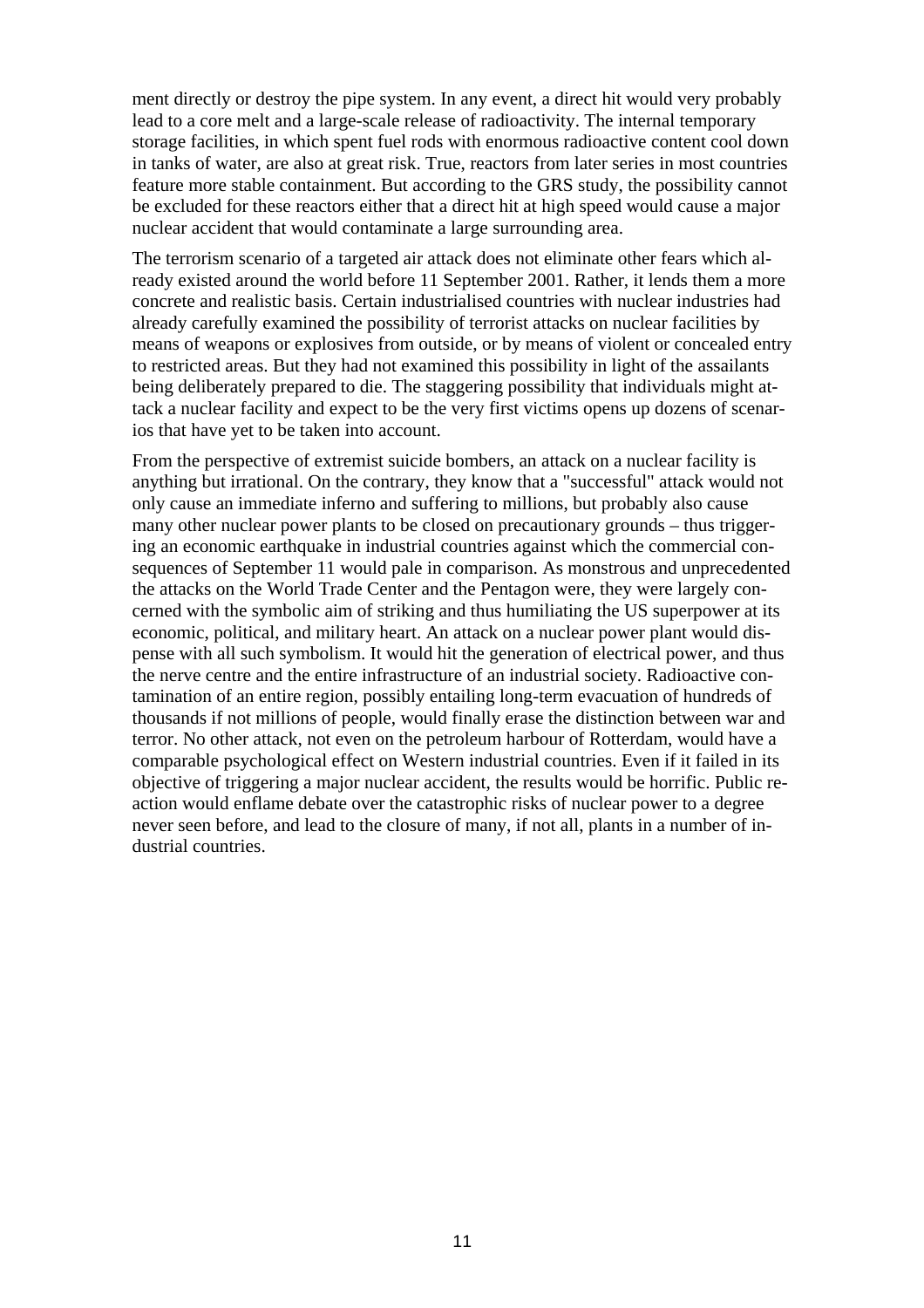# *5 Nuclear power plants: Radioactive targets in conventional warfare*

The new type of terrorism is also refuelling debate on the "peaceful use of nuclear energy" and warfare. This is still largely a taboo topic in the nuclear community. In tense areas such as the Korean peninsula, Taiwan, Iran, India, or Pakistan, existing reactors can have consequences as fatal as they are unintended. Once these plants are operating, enemy forces do not need their own atomic bombs to cause radioactive destruction. A conventional air force – or artillery – will suffice. In light of this, those who attempt to link nuclear energy to the notion of a "secure energy supply" have clearly not thought far enough. There is no other technology for which a single event can trigger the collapse of an entire pillar of energy supply. An economy that depends on this type of technology has the opposite of a secure energy supply. In the event of war, it is more vulnerable to conventional attacks than an economy without this technology.

In explaining his decision to shift from supporting to opposing nuclear power, physicist and philosopher Carl Friedrich von Weizsäcker said in 1985 that "worldwide proliferation of nuclear power requires a radical worldwide change in the political structure of all cultures existing today. It requires transcending the political institution of war, which has been in existence at least since the beginning of high culture."<sup>8</sup> Von Weizsäcker concluded, however, that the political and cultural foundations for world peace are not in sight. In times of "asymmetric violence", in which highly ideological extremists prepare for war against powerful industrial states or for that matter for a comprehensive "clash of cultures", sustainable world peace has receded even further than when von Weizsäcker was formulating his insights in 1985.

Threats to nuclear power plants in the course of armed conflict are not merely hypothetical. In the Balkan conflict in the early 1990s, for example, the nuclear reactor in the Slovenian city of Krsko could have become a target on a number of occasions. Yugoslavian bombers flew over the reactor to demonstrate a potential escalation of hostilities. It is by no means certain that Israel would have refrained from its 1981 air strike on the construction site for the Osirak research reactor in Iraq if the 40-megawatt plant had been in operation. The attack was defended as a pre-emptory strike against Saddam Hussein's attempt to build the first "Islamic bomb". American bombers renewed the attack on the construction site during the 1991 Gulf War. In retaliation, Saddam Hussein aimed his Scud missiles at the Israeli nuclear headquarters in Dimona. And finally, there was talk in late 2005 of Israeli plans to strike alleged secret nuclear facilities in Iran.

Thus there are a number of plausible scenarios in which parties involved in warfare or armed conflict decide to attack nuclear facilities in their enemies' countries. One possibility is a pre-emptory strike against the enemy's presumed ambitions to build a bomb, often closely linked to nuclear facilities in developing and transitioning countries. Another is the intention to unleash the greatest possible degree of fear. It is a brutal fact that a state whose actual or potential enemies have nuclear power plants can spare itself the arduous path of building its own atomic bomb. Attacking the enemy's civilian power stations is as good as having a bomb of one's own. Because a commercial nuclear power plant holds an order of magnitude more radioactivity than is released by exploding an atomic bomb, long-term radioactive contamination from a "successful" attack on a power plant would be much more drastic than that from a bomb.

<sup>8</sup> Cited in Klaus Michael Meyer-Abich and Bertram Schefold, *Die Grenzen der Atomwirtschaft*, (Munich, 1986), pp.14/16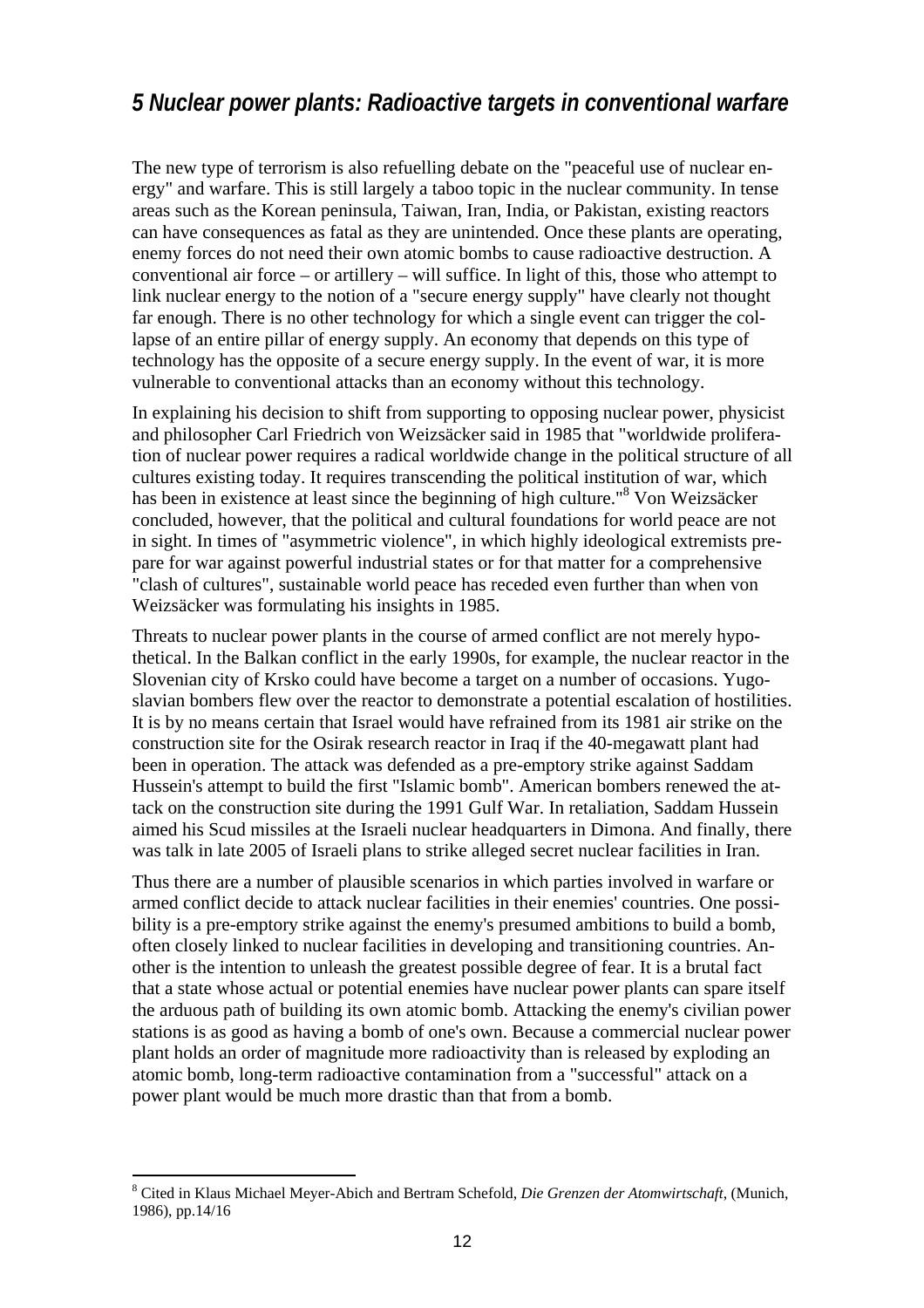### *6 Siamese twins: Civilian and military nuclear power applications*

Ever since the idea arose of harnessing nuclear power to generate energy by controlled means, the possibility always existed of abusing the same technology for military purposes. This should surprise no one. After all, the atomic bombs dropped on Hiroshima and Nagasaki in August of 1945 created a human trauma that resonated around the world. The "Atoms for Peace" programme announced by American President Dwight D. Eisenhower in 1953 was intended to launch "peaceful use of atomic energy". His venture was born of necessity and concern. With its generous offer of what was still largely classified knowledge about nuclear fission, the USA wanted to prevent more countries from pursuing their own nuclear weapons programmes.

With the bomb now the ultimate demonstration of US superpower status, the deal that the president offered the world could not have been simpler. All interested countries could benefit from the peaceful use of nuclear energy, as long as they relinquished any ambitions to build their own nuclear weapons. This was intended to halt developments that would give the Soviet Union, Great Britain, France and China nuclear weapons within a few years after World War Two. Other countries, including some which then as now are considered deeply peace-loving – such as Sweden and Switzerland – were working more or less intensively and clandestinely on developing the ultimate weapon as well. The Federal Republic of Germany – which from the end of World War Two until 1955 was not strictly speaking a sovereign state – developed similar ambitions during the term of Franz-Josef Strauss as Nuclear Energy Minister.

The Nuclear Non-Proliferation Treaty, which finally went into effect in 1970, was a result of the Eisenhower initiative, as was the International Atomic Energy Agency (IAEA). The job of this Vienna-based agency, which had been founded back in 1957, was to promote nuclear technology for generating electricity around the world, yet at the same time to prevent an increasing number of countries from developing atomic bombs. Nearly half a century after its inception, the achievements of the IAEA are as ambivalent as its original agenda. By monitoring civilian nuclear facilities and the fissile materials they use, it has significantly discouraged proliferation. For this, the Agency and its director Mohamed El-Baradei received the Nobel Peace Prize in 2005. But it has not succeeded in preventing proliferation. By the end of the Cold War, three additional states had acquired nuclear weapons, namely Israel, India and South Africa, in addition to the five "official" nuclear powers. South Africa subsequently destroyed its nuclear arms at the end of the apartheid system in the early 1990s. Following the 1991 Gulf War, inspectors discovered a secret nuclear weapons programme in Saddam Hussein's Iraq, itself a signatory to the NPT, which was very advanced despite strict monitoring by the IAWA. In 1998, India and Pakistan, which like Israel had consistently declined to sign the NPT, shocked the world by testing their weapons. In 2003, communistcontrolled North Korea terminated its commitment to the NPT and declared itself in possession of nuclear weapons.

According to many experts, precisely this latest development has the potential to encourage other authoritarian regimes. While the assumption leading up the US invasion of Iraq in 2003 was that the country was attempting to acquire an atomic bomb but did not yet actually have it, the North Korean communist government announced that they had already achieved their aim. And while Saddam Hussein's government toppled under the force of the superpower's conventional bombs and cruise missiles, the no less authoritarian dictator Kim Jong-il was spared this fate. In addition to already existing US military interests promoting action in Iraq and Afghanistan, it seems plausible that part of the reason for sparing North Korea was fear that it could retaliate with nuclear weap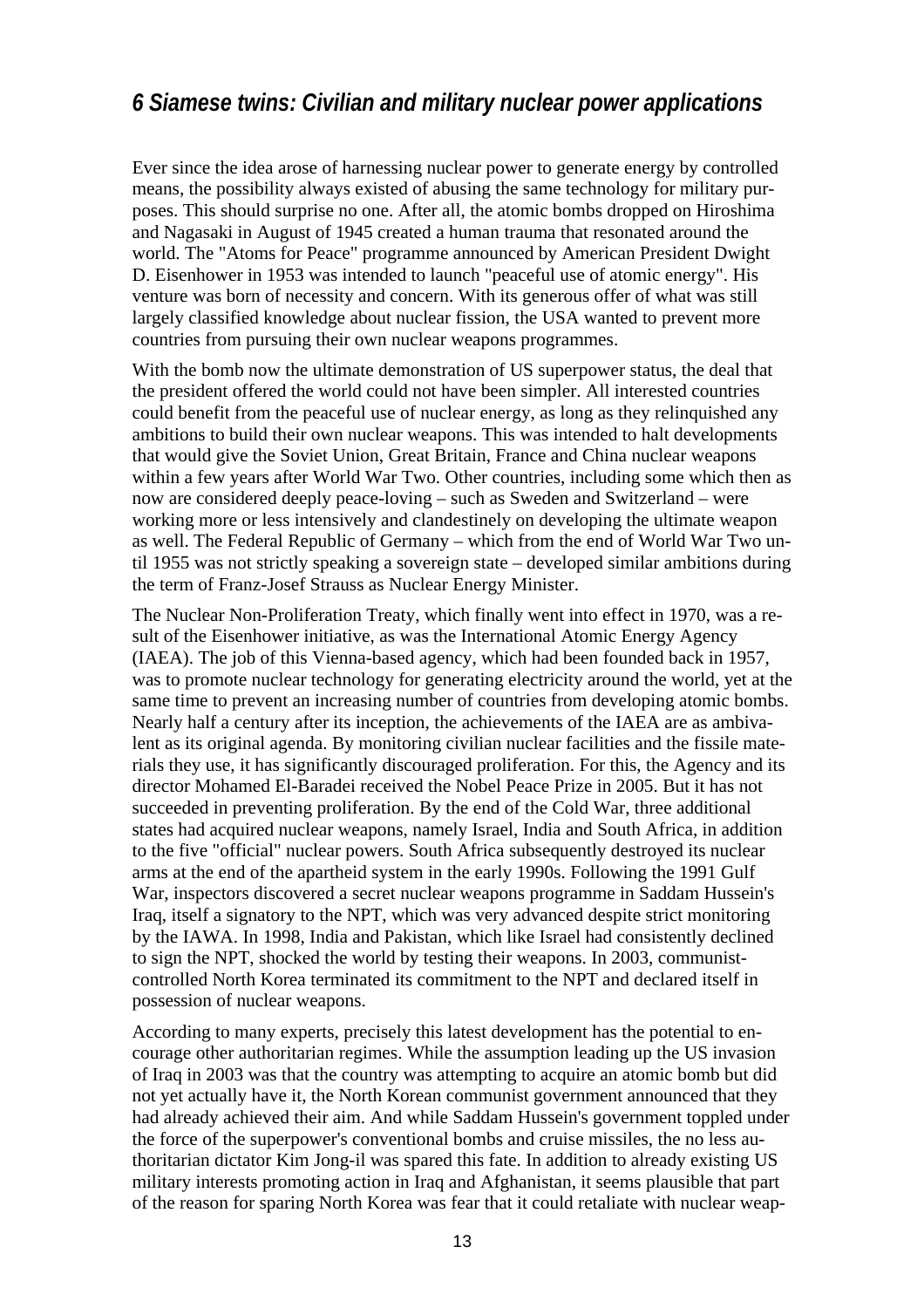ons if attacked by conventional means. Even the retroactive assumption that this fear played a role can spur other countries hostile to the USA to follow in North Korea's footsteps. A current example of such ambitions is Iran, even though its rulers insist that all nuclear facilities in the country serve exclusively civilian purposes.

All these developments derive from a fundamental problem associated with nuclear technology: With the best will in the world and supported by cutting-edge monitoring systems, civilian and military developments in this area cannot be cleanly differentiated. In particular, the fuel or fission cycles for peaceful and non-peaceful applications run largely parallel. Technologies and expertise are often suited for dual use – with fatal consequences. Every country that possesses civilian nuclear technology promoted by the IAEA and the European Atomic Energy Community (Euratom) will sooner or later be capable of building its own bomb. Again and again over the course of the past 50 years, unscrupulous ambitious heads of government have set up clandestine military tracks in parallel to their civilian nuclear programmes. But even without specifically clandestine programmes, the major steps in the civilian nuclear chain are extremely vulnerable to military abuse:

- Enrichment plants for the fissile uranium isotope U-235 produce fuel for lightwater reactors, i.e. the most common type of reactor in the world. Continuing the process yields highly enriched uranium (HEU), a fissile material that can be used for research reactors – or for atomic bombs of the type dropped on Hiroshima.
- Both research and commercial reactors can serve their officially intended purposes – or be deliberately used to produce weapons-grade plutonium (Pu-239) for atomic bombs of the type dropped on Nagasaki. This applies even more so to fast breeder reactors.
- Reprocessing plants are primarily intended to separate plutonium reactor fuel from other radioisotopes produced earlier in reactor fission processes – but can also be used to separate the plutonium isotope PU-239, which makes a suitable explosive for atomic bombs.
- Reprocessing technology can also be used to treat radioactive fissile material in insulated "hot cells" as part of a fuel cycle for civilian purposes – or to process and treat components for atomic bombs.
- Interim storage depots for plutonium, uranium and other fissile materials can serve either as fuel depots for nuclear power plants – or as depots of explosive materials for building atomic bombs.

Civilian components of the fuel cycle can be converted to military components – sanctioned by the respective state – in parallel clandestine military programmes. By secretly diverting fuel intended for civilian purposes, these programmes can evade national and international monitoring. Another fear is of outright theft – of these substances, the corresponding know-how and the relevant military technology.

At the end of the Cold War, many people initially hoped that the nuclear powers would act on their shared interest in restricting the dissemination of sensitive technology and materials in order to reduce the risk of nuclear weapons proliferation. At the same time, however, there was a growing threat of "leaks" in what had been strict security measures for both military and civilian nuclear facilities, especially as the Soviet Union fell apart. Fuelled by shady profiteers as well as criminal groups, a veritable black market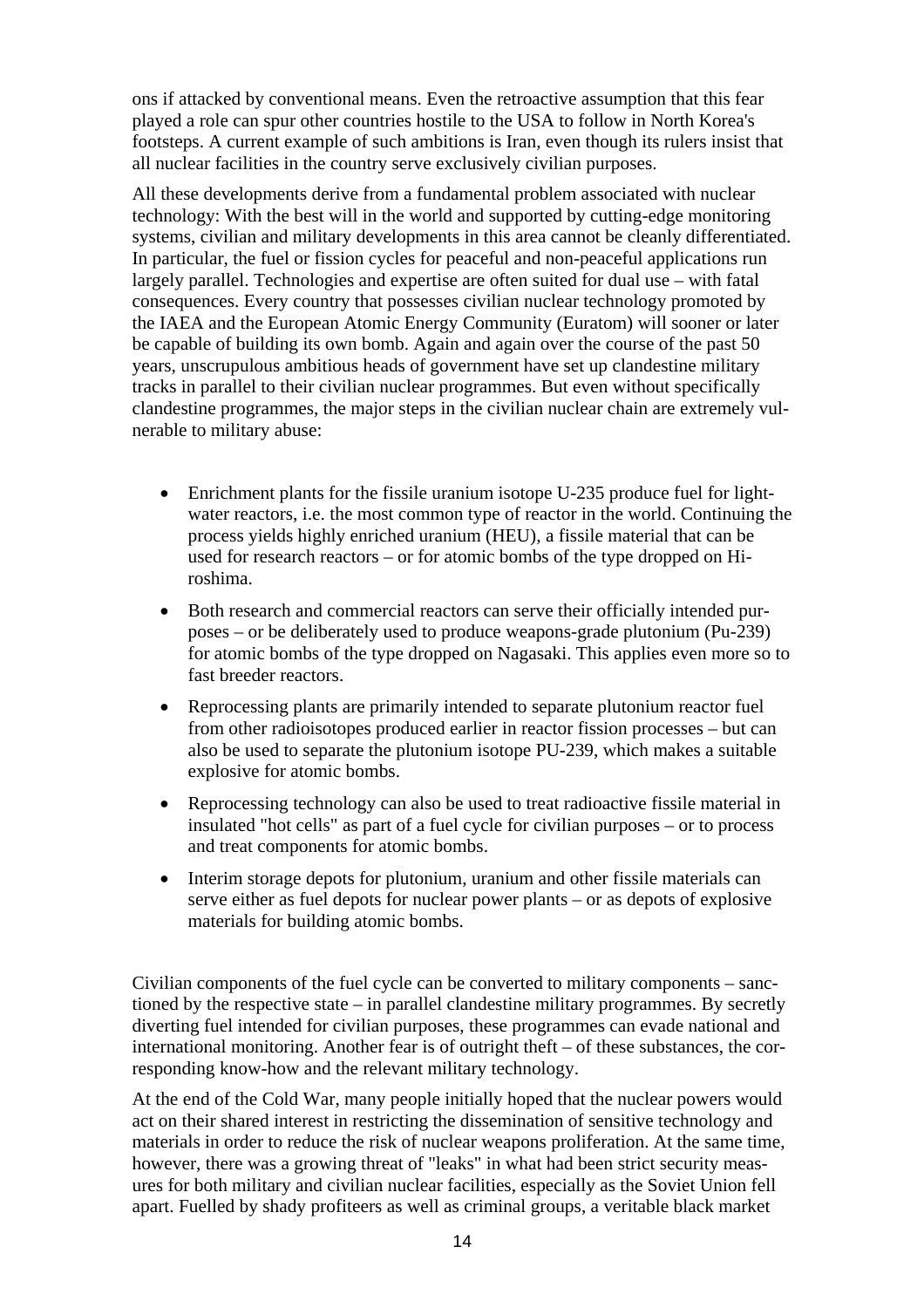arose for all types of nuclear paraphernalia. Most of the radioactive materials on offer for exorbitant prices in primarily criminal circles, especially in the early 1990s, were not suited for building bombs. But the fact that radioactive material was now suddenly available from what had been hermetically sealed depots was worrying.

No one disputes the fact that with every new country beyond the current total of 31 that acquires civilian nuclear technology, it will become all the more difficult to prevent military proliferation. Another nuclear energy boom like that in the 1970s, which would boost the total number of countries possessing fission technology up to 50, 60 or more, would pose overwhelming monitoring problems for the overworked and chronically underfinanced IAEA. And this does not begin to address the new threat by terrorists, who presumably would not hesitate to employ "dirty bombs". Detonating a conventional explosive packed with radioactive material of civilian origin would not only claim a large number of victims and greatly exacerbate fear and uncertainty in potential target countries, but also render the site of the explosion uninhabitable.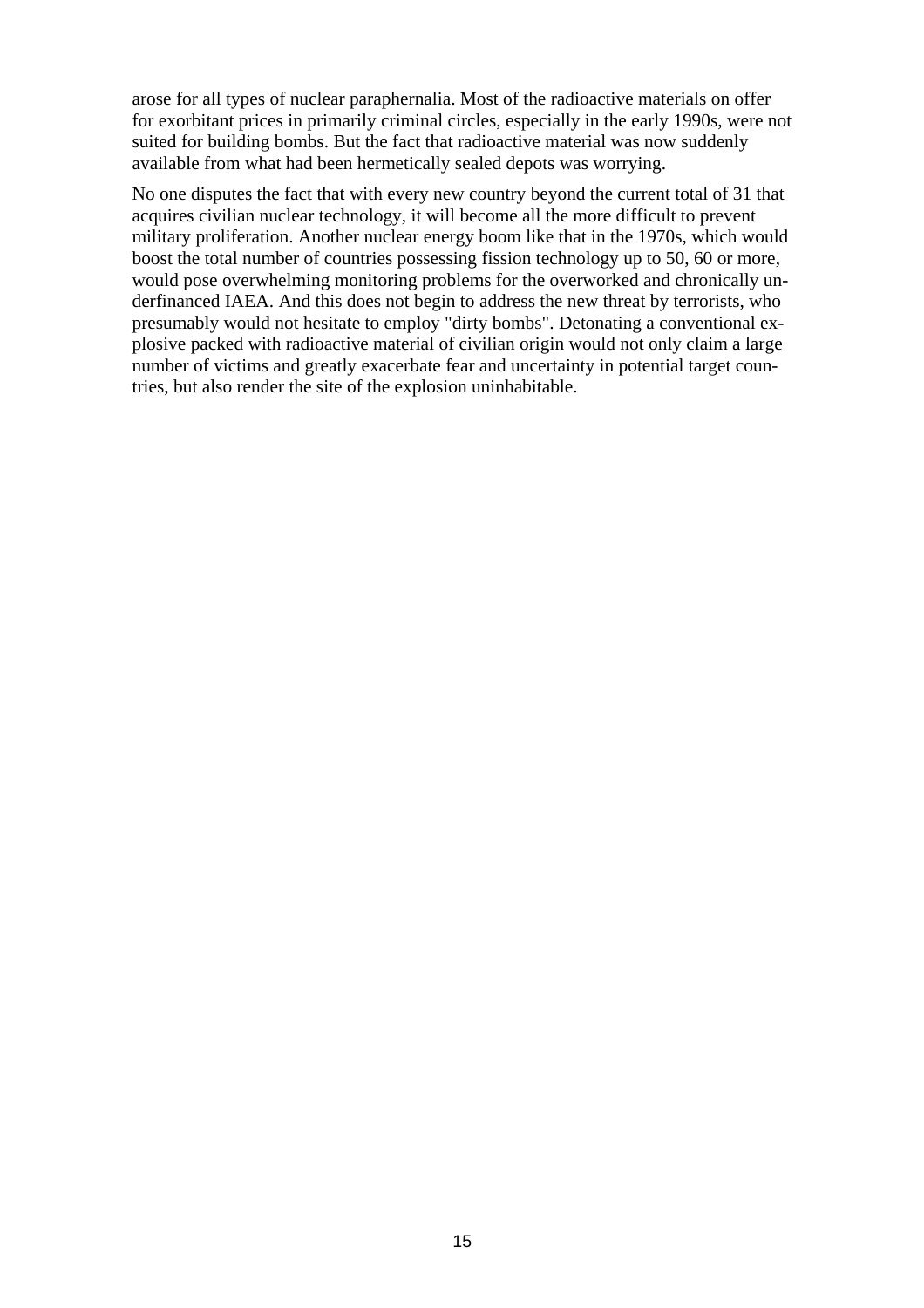# *7 The open cycle: Leaks at the front and back*

The "nuclear fuel cycle" is an astonishing piece of terminology that has established itself in common parlance over the past decades although it is constantly refuted by reality. The myth of the nuclear fuel cycle is based on an early dream of nuclear engineers, namely that the fissile plutonium produced by commercial uranium reactors could be separated out in reprocessing plants and then used in fast breeder reactors – creating in effect a *perpetuum mobile* from non-fissile uranium (U-238) to plutonium (Pu-239) for more breeder power plants. The idea was to create a gigantic industrial cycle with more than a thousand fast breeder reactors and dozens of reprocessing plants on a large civilian scale such as that found today only at La Hague in France and Sellafield in Britain. In the mid-1960s, nuclear strategists were forecasting that Germany alone would possess a fleet of breeders with an overall capacity of 80,000 megawatts by the year 2000. But the plutonium route in nuclear technology, which German expert Klaus Traube who once directed the Kalkar reactor project on the Lower Rhine later called the "utopian solution of the 1950s" (*Erlösungsutopie der 50er Jahre*),<sup>9</sup> became possibly the greatest fiasco in economic history. Breeder technology is exorbitantly expensive, technically undeveloped, even more controversial with respect to safety than conventional nuclear plants, and especially vulnerable to military exploitation. It has yet to gain ground anywhere in the world. Only Russia and France each operate a single breeder reactor stemming from the early development period. Japan (whose prototype breeder in Monju has been idle following a severe sodium fire in 1995) and India are officially pursuing development in this area.

Without prospects for further developments in breeder technology, the main historical motivation for separating out plutonium at reprocessing plants now no longer applies. In addition to France and Great Britain, however, Russia, Japan and India operate smaller reprocessing plants for the retroactively declared purpose of re-using the plutonium thereby generated in conventional light-water reactors in the form of so-called mixed oxide (MOX) fuel rods. When they are not shut down due to technical problems, reprocessing plants generate horrendous costs along with their plutonium and uranium. They also produce highly radioactive nuclear waste that requires permanent disposal, as well as radiation levels exceeding those of light-water reactors by a factor of several ten thousands. Reprocessing also requires frequent precarious transports of highly radioactive materials, some of which are suitable for military or terrorist purposes. It thus greatly increases the number of possible targets for terrorist groups.

Because a comparatively small proportion of the highly radioactive nuclear waste generated in commercial power plants is reprocessed, and because spent MOX fuel rods are generally not recycled again, the only part of the nuclear fuel cycle that remains is the name. In the real world, this cycle is open. In addition to electricity, nuclear power plants generate waste products that cover the spectrum from highly to weakly radioactive, and which furthermore are highly toxic. They require secure disposal sites for enormous periods of time. This time depends on the natural, so-called half-time periods of the radionuclides, which differ greatly. The plutonium isotope Pu-239 loses half its radioactivity in 24,110 years; the cobalt isotope Co-60 does so in 5.3 days.

Half a century after nuclear power plants started producing electricity, there is not a single authorised and operational final disposal site for highly radioactive waste – a state of affairs that recalls the well-known image of the atomic airplane taking off without any-

<sup>9</sup> Klaus Traube: *Plutonium-Wirtschaft?* (Hamburg, 1984), p. 12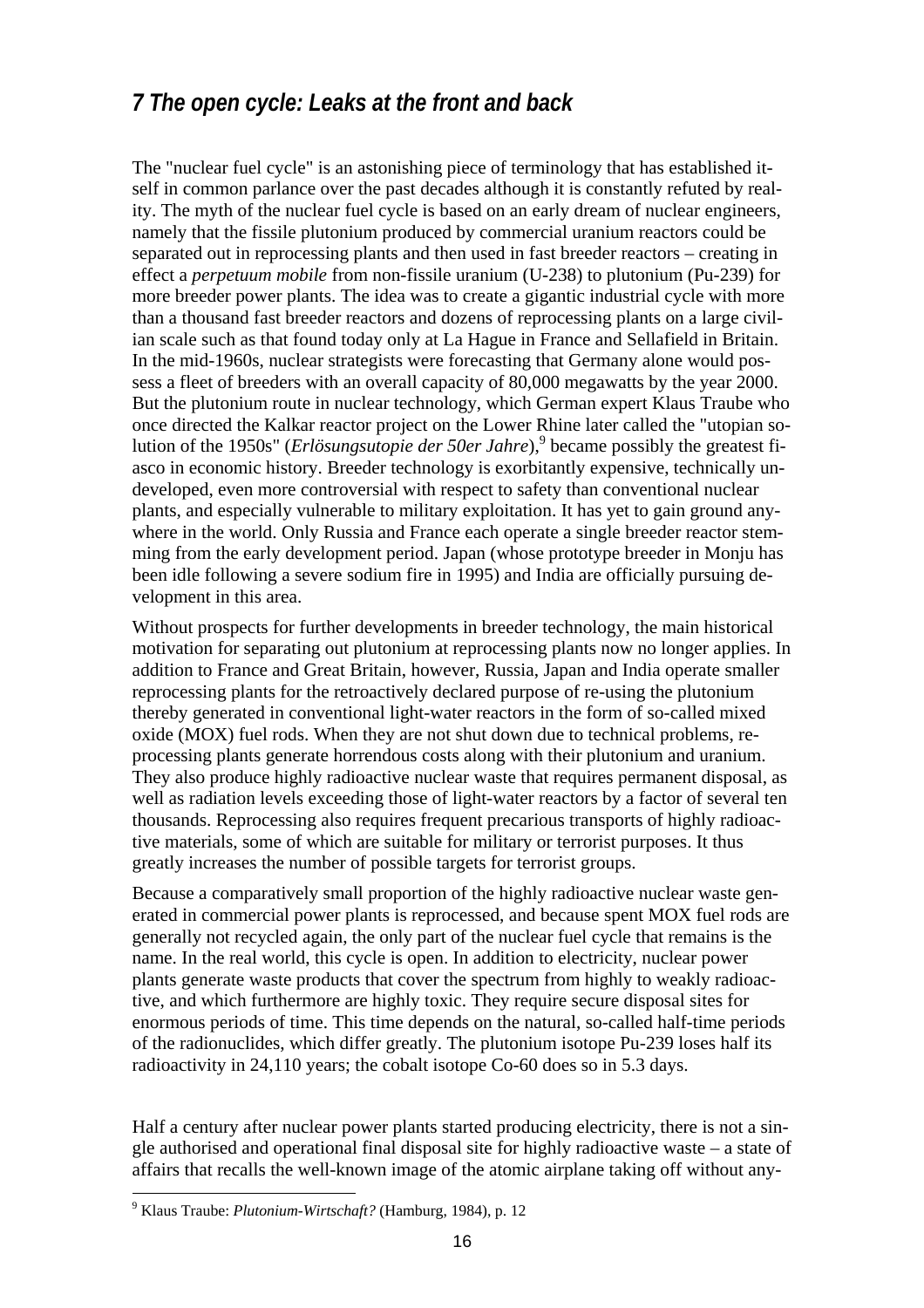one thinking about where it is going to land. In some countries – such as France, the USA, Japan and South Africa – comparatively short-term and weak to medium radioactive waste is stored in special containers near the earth's surface. Germany has prepared the "Konrad" former iron ore shaft in Salzgitter in the state of Lower Saxony for underground storage of non-heat-generating waste from nuclear plants, as well as from research reactors and nuclear medical applications. However, storing nuclear waste in this former ore pit continues to be the subject of legal dispute.

The initial lack of concern about nuclear waste can be seen in a 1969 statement by the above-mentioned physicist and philosopher Carl Friedrich von Weizsäcker. "It won't be a problem at all," he said. "I've been told that all the atomic waste that will accumulate in Germany until the year 2000 will fit in a cubic container measuring 20 metres in length. If that is well closed and sealed and placed in a mine, we can hope to have solved this problem."<sup>10</sup> In the meantime, exotic early proposals such as storing the waste in space, at the bottom of the sea, or in the ice of Antarctica have vanished from public view. Experts cannot decide whether granite, salt, clay or other minerals represent the best substrate for long-term storage of highly radioactive and heat-generating waste. They all cite both advantages and disadvantages for every option.

The question of whether radioactive waste can be safely isolated from the biosphere for hundreds of thousands or millions of years is ultimately philosophical. It defies human imagination. The pyramids, after all, were built a mere 5,000 years ago. But one thing is clear. Because nuclear waste exists, and because the question of long-term storage cannot be answered conclusively, the best technical solution based on the latest state of knowledge has to be sought and found. Attempts to avoid the issue, at any rate, do not help matters. An example of this would be so-called transmutation, whose advocates propose constructing special reactors to split the most hazardous and persistent waste into isotopes that will only be radioactive for a few hundred years. For decades now, only a small number of scientists have considered this prospect seriously. But even proponents presumably do not really believe it can significantly reduce the most hazardous by-products of nuclear technology.

To put transmutation technology into practice, innovative reprocessing plants would first have to be built, in which the highly radioactive isotope cocktail from nuclear power plants would be broken down via complex chemical processes into individual elements using far more sophisticated systems than in existing plants. The plutonium plants at La Hague and Sellafield would be like simple chemical laboratories in comparison. Moreover, a fleet of reactors would have to be developed in which the separated isotopes could be selectively bombarded with so-called rapid neutrons, split, and transmuted into less hazardous radionuclides. Even if it were technically feasible to build these plants, nobody could or would be willing to fund this type of nuclear infrastructure. This disposal method would undeniably carry far greater risks than the final disposal policy currently pursued in many countries, namely in carefully selected underground repositories. The fact that despite these considerations, the notion of transmutation survives primarily in France and Japan has more to do with the breeder visions still nurtured by parts of their respective nuclear communities than with serious prospects of being put into practice.

Gradually and belatedly, the major nuclear-power producing countries are reaching the conclusion that selecting a final disposal site is more than a scientific or technical problem. None of the national site selection programmes, most of which were launched in the 1970s, has yet produced an authorised final repository. This is because the selection procedures have ignored or rejected public opposition, democratic participation and

<sup>10</sup> Cited in B. Fischer, L. Hahn, et al: *Der Atommüll-Report* (Hamburg, 1989), p. 77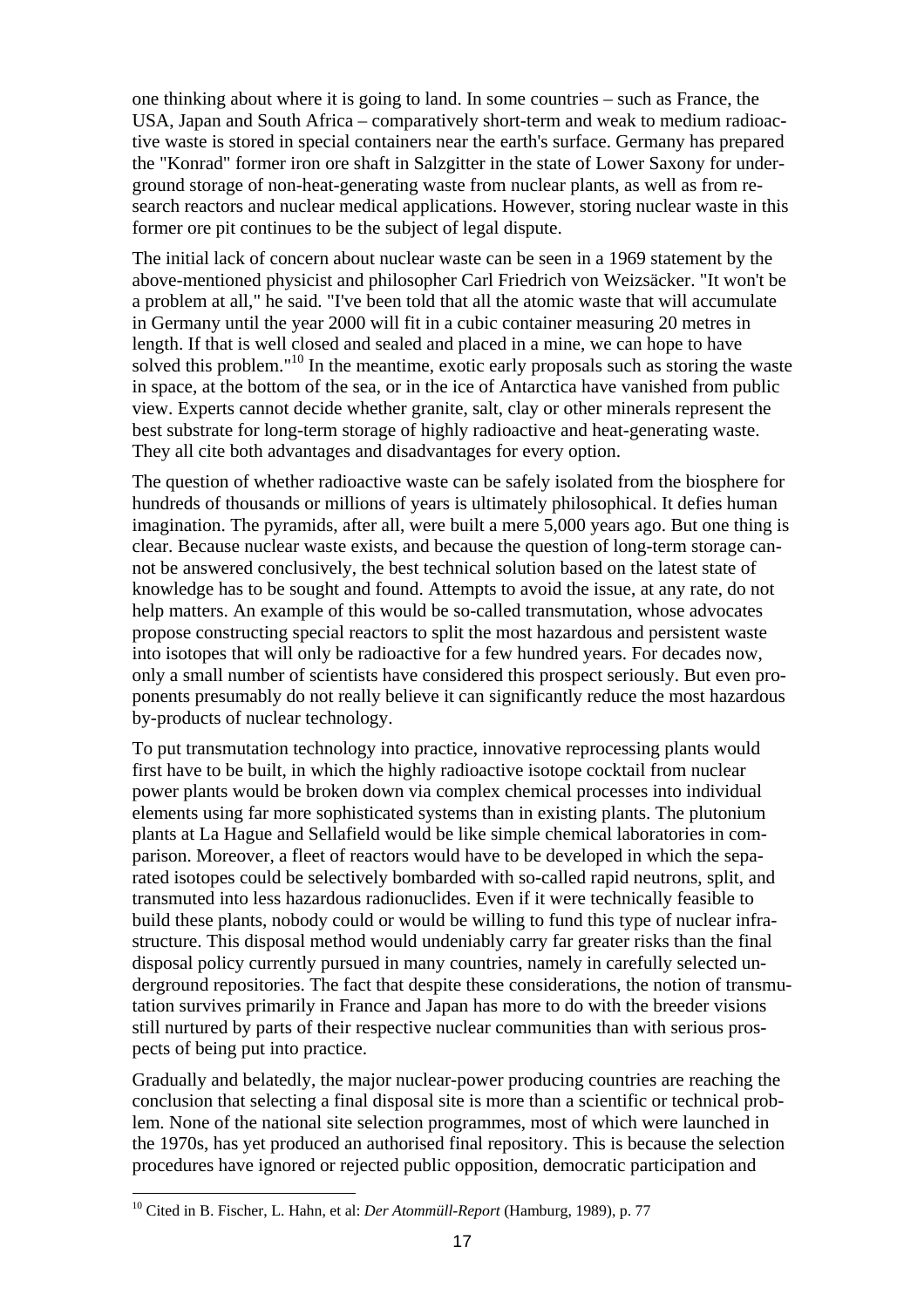transparency for far too long. In attempting to learn from these mistakes, Germany developed and formulated a multi-stage selection process with public participation throughout. It is not yet clear whether this process, which was agreed by scientists from both the pro and anti-nuclear energy camps in 2002 following years of intensive debate, has a realistic chance of success. The CDU/CSU and SPD coalition government elected in the fall of 2005 has initially postponed the question of whether to seriously consider other final disposal sites than the salt dome in Gorleben prepared back in the 1980s.

Final disposal plans in Finland and the USA are relatively far along at present. The gigantic facility at Yucca Mountain in Nevada, however, has been the object of controversy for decades. The largely finished site in Olkiluoto in Finland has benefited from comparatively high acceptance by local and regional populations. The majority of residents are reassured by the fact that no major failures have occurred for many years at the nuclear power station there, as well as by an already functioning final repository for weak and medium radioactive waste.

The putative fuel cycle is not only open at the back end, however. From the very beginning, it has been highly problematic at the front end as well. Uranium mining operations to acquire the fissile material for the bomb and later for civilian power plants have claimed a huge toll, especially in the early stages. Large amounts of radioactive nuclides, which had been shielded by the earth's crust, have entered the biosphere. Maintaining or expanding nuclear power will considerably increase the health and environmental costs associated with uranium mining.

The search for this heavy metal, which is not particularly rare as such but whose concentrated deposits are few in number, started shortly after World War Two. The horrific effects of the US bombing of Japan did not inhibit but rather spurred Allied ambitions to develop strategic resources. Great efforts were made to expand and secure access to uranium. At the time, miners' health and environmental issues played only a subordinate role. The USA worked mines both on its own territory and in Canada, while the Soviet Union developed uranium mines in East Germany, Czechoslovakia, Hungary and Bulgaria. Thousands of miners met painful deaths from lung cancer after years of heavy labour in poorly ventilated, dusty tunnels contaminated with radioactive radon. Some of the hardest hit were those at the East German "Wismut" facility which at times employed more than 100,000 people. Because uranium concentrations in the earth generally only differ by tenths of a percent, large amounts of excavated earth accumulated. The exposed uranium ore contained relatively high concentrations of radon gas and other radioactive nuclides. This resulted in severe and long-term radioactive exposure not only for the miners themselves, but also for the surrounding area and its residents. The problem was exacerbated by extraction processes using liquid reagents, which contaminated the surrounding land, surface water and ground water.

The situation improved with the boom in nuclear electricity generation in the 1970s. From then on, governments were no longer the sole purchasers of fissile material. A private uranium market developed, which meant that the very harsh working conditions could no longer be ascribed to the special military and strategic status of uranium mining. With the end of the Cold War, conditions underwent another fundamental change. The military demand for uranium declined steeply. Deposits no longer needed by the USA or the former Soviet Union could now feed the civilian market for fissile material. Moreover, as nuclear disarmament proceeded, large amounts of weapons-grade uranium with high fissile content quickly became available from the now superfluous Soviet and American nuclear stockpiles. This may be the most comprehensive programme ever of converting instruments of war to civilian commercial purposes. Large amounts of the highly explosive weapons material are "diluted" with natural or so-called depleted uranium (U-238 from which the fissile U-235 isotope has been extracted) and then used as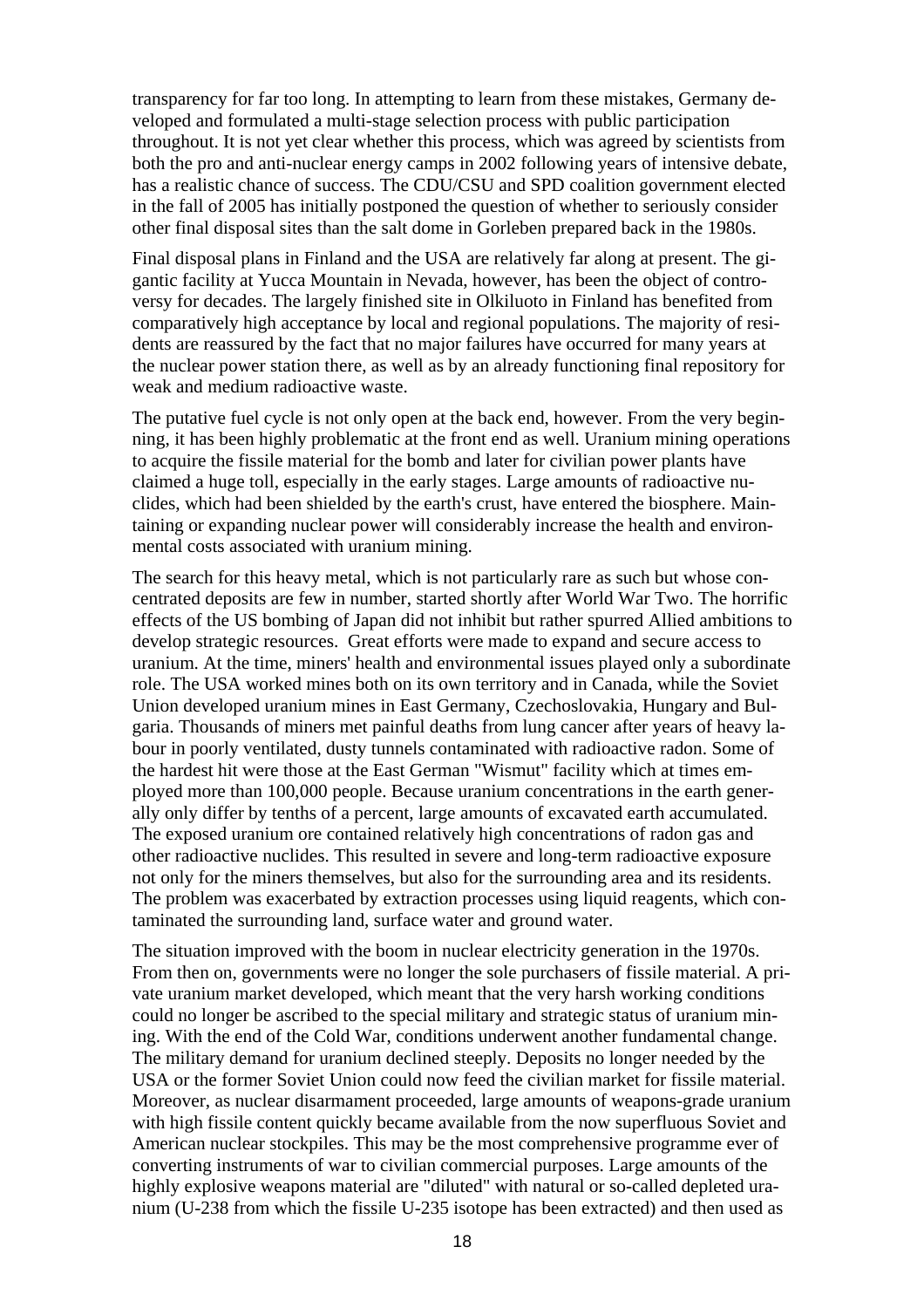fuel for conventional nuclear power plants. This completely new development on the market caused international prices for reactor-grade uranium to plummet, which meant that only relatively high-volume deposits were still mined. On into the year 2005, almost half of the uranium split in nuclear power plants around the world was no longer coming from enriched, "fresh" uranium ore, but rather from the superpowers' military stockpiles.

In the foreseeable future, however, uranium supplies from the Cold War will run out. Uranium prices have already begun to rise, and will continue to do so at an accelerated pace. If nuclear power plants are to continue operating at today's level or if the reactor fleet is expanded, old mines will have to be re-opened, as will new deposits with ever lower yields, which in turn will mean ever smaller amounts of uranium and ever greater volumes of waste rock with above-average concentrations of radioactive isotopes – with all the attendant health and environmental risks. Furthermore, the industry needs time to expand its uranium mining capacities, which it will not have if nuclear energy generation is to expand rapidly. As also happens during periods of cheap oil, exploration efforts slowed down greatly after the release of surplus military stockpiles, so we only know of relatively few deposits today. Moreover, it takes an average of at least ten years from the time a uranium deposit is identified to the point when mining can start.

The approaching bottleneck in uranium supplies will be exacerbated by a huge imbalance between supply and consumer countries. Canada and South Africa are the only nuclear-energy producing countries that are not dependent on uranium imports. The major countries that use nuclear power either have essentially no uranium production of their own (France, Japan, Germany, South Korea, Great Britain, Sweden, Spain) or considerably smaller capacities than would be needed to sustain the operation of their reactors over the long term (USA, Russia). As far as its fuel supply is concerned, nuclear power is a domestic source of energy almost nowhere in the world. Russia in particular risks facing a serious uranium supply crisis in 15 years already. This shortage could then be shifted to plant operators in the EU who currently acquire about one third of their fuel from Russia. China and India could also face a fuel shortage if both expand their reactor fleet as announced.

Given the above considerations, the following is clear: Neither fuel supply nor waste disposal for the world's nuclear power plants can be secured over the long term. The new reactors planned and under construction in some countries will exacerbate these problems. With uranium reserves limited or largely accessible only at disproportionate cost, concerted expansion strategies will soon require a permanent switch to plutonium – with reprocessing plants everywhere and fast breeder technology the reactor standard. This development strategy would knock today's problems up to a higher dimension. It would multiply the amount of highly radioactive waste that requires permanent disposal. The search for final spent-fuel repositories would have to be broadened to include more sites with higher total volumes.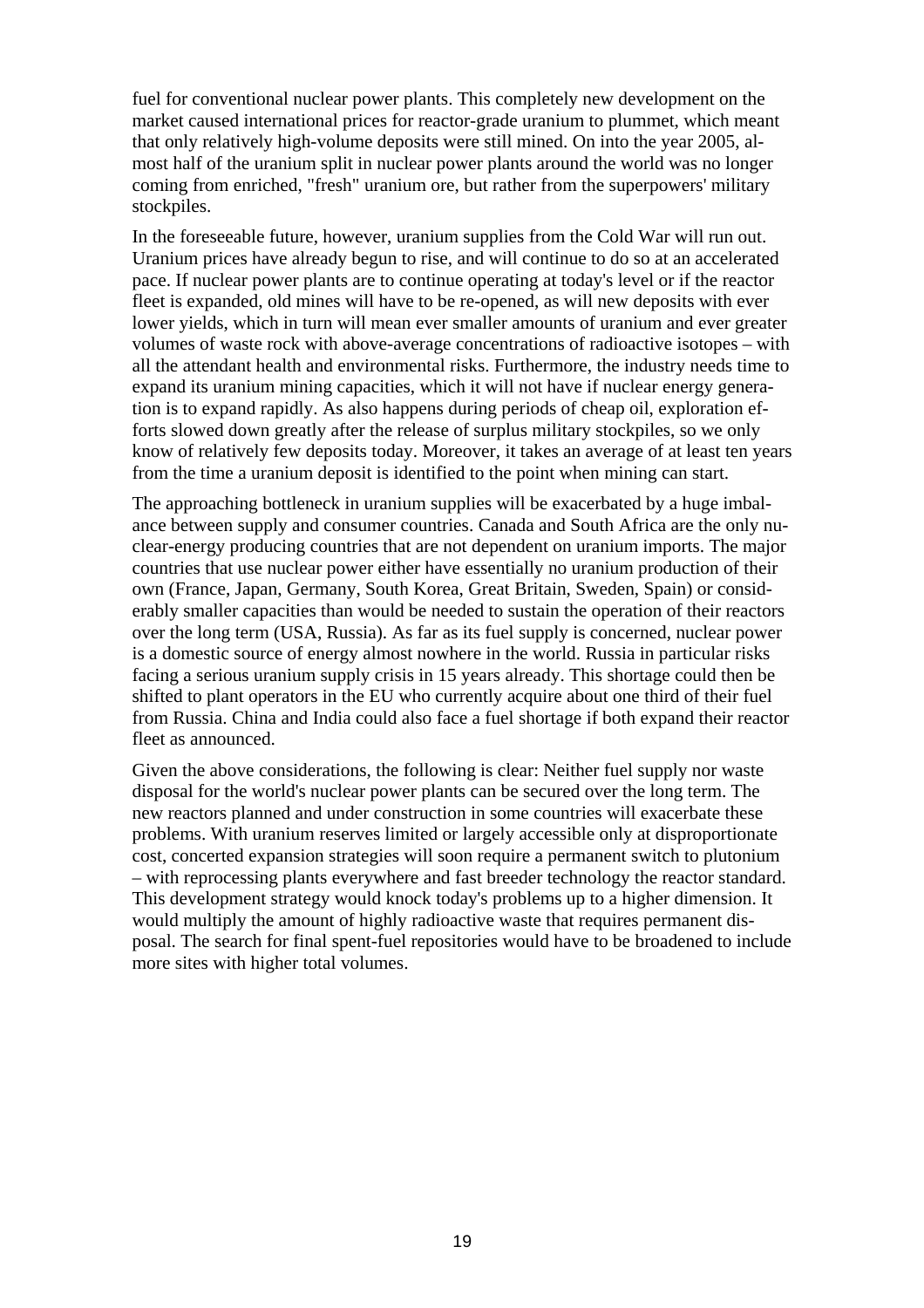# *8 Nuclear climate protection: Naive proposals*

The newly awakened interest in nuclear power seen in some industrial countries is due in large part to its supposed potential to reduce global levels of greenhouse gas emissions. This potential is enabling advocates of nuclear technology to hope and push for a "renaissance" in the sector, following decades of stagnation. Nuclear power plants emit only small amounts of carbon dioxide  $(CO<sub>2</sub>)$ . Proponents of nuclear power thus consider them a crucial part of any campaign to combat global warming. Or to put it the other way around, the greenhouse gas effect fuels the hope that the decades-long lull in nuclear energy can be halted and reversed. Wulf Bernotat, for example, CEO of the E.ON Ruhrgas corporation based in Düsseldorf, asserts that "an energy agenda that looks beyond the short term must address the core conflict between phasing out nuclear power and greatly reducing the volume of  $CO<sub>2</sub>$  emissions. It is not possible to have both at once. That is pure illusion."11 But like many other leading figures from traditional power industries, the head of the world's largest privately-owned power corporation belabours the main argument for continuing to use nuclear-generated electricity. The argument runs that climate protection is doomed to failure without the help of nuclear energy. Those who have good reasons for opposing the renaissance of nuclear power now have to address the question of whether this core conflict exists in the form upheld by proponents of nuclear energy.

An overwhelming majority of experts is now convinced that global warming is a real danger. In order to keep it at a tolerable level for both humans and the global ecosystem – which means a temperature increase of no more than two degrees Celsius over the pre-industrial period – we cannot escape having to dramatically lower  $CO<sub>2</sub>$  emissions over the coming decades. Climate experts recommend that industrial countries reduce their emissions by 80 percent by the middle of the 21st century. Transitioning countries at least have to cut back on their massive increase in emissions. In justifiably striving for prosperity, the highly populated countries of the South may not simply imitate the energy-intensive development route based on fossil fuels taken by the older industrialised countries of the North. The question is then the following: Does nuclear energy have the potential to limit greenhouse gas emissions to such an extent and without any alternatives such that the undisputed major risks of this technology should be accepted?

The situation is complicated by the fact that while global warming and the potential for serious accidents at nuclear plants represent different types of risk, each would bring unique and long-term catastrophic consequences in its wake. While global warming will most likely accelerate and trigger different but largely dramatic changes for the worse around the world unless countered in a resolute and comprehensive manner, a major nuclear disaster is based on probabilities that are harder to conceptualise. An accident will also have disastrous, long-term consequences that the affected country will hardly be able to handle alone. The world economy would probably suffer massive repercussions as a result. This was the case after the Chernobyl disaster, which took place at the periphery of major economic zones.

According to statistics from the Vienna-based International Atomic Energy Agency (IAEA), there were 443 nuclear reactors operating in the world at the end of 2005, with a combined electrical capacity of nearly 370,000 megawatts. But expansion has stagnated for decades in many areas, especially in Western industrial countries. The OECD does not expect this trend to change much by the year 2030, forecasting an annual average increase in global capacity of 600 megawatts. Because old reactors are being shut

<sup>11</sup> *Berliner Zeitung*, 3 December 2005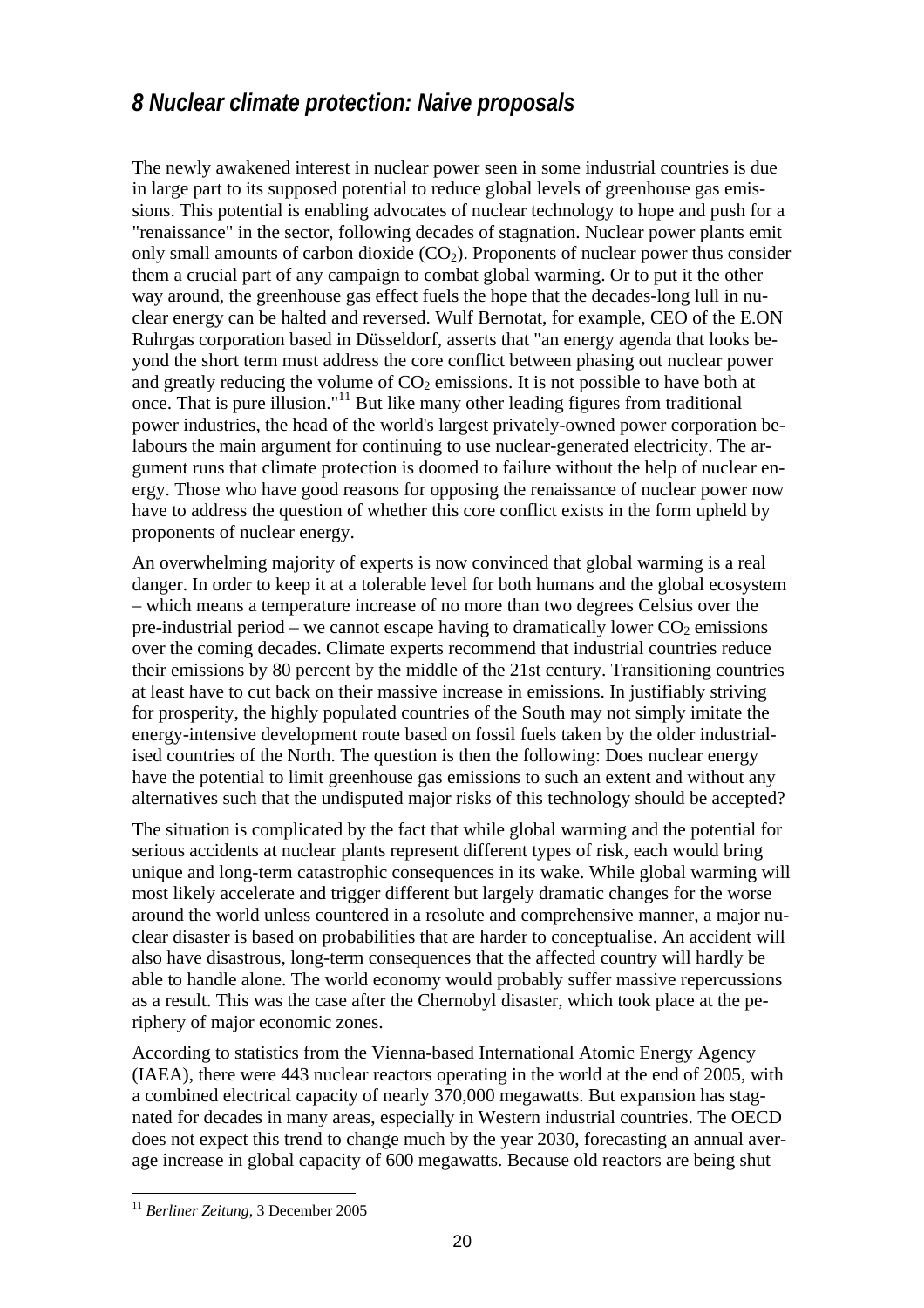down, this marginal expansion will mean adding around 4,000 to 5,000 megawatts a year, or three to four large plants. According to forecasts from the International Energy Agency (IEA), itself an OECD organisation, worldwide demand for electricity will increase greatly over the same period of time, and thus the share of nuclear-generated electricity will decline from around 17 percent in 2002 to only 9 percent in 2030. The journal *Nuclear Engineering International* published a different calculation in June of 2005. Noting that 79 reactors had been on the grid for more than 30 years at that time, it predicted that it will be "virtually impossible to keep the number of nuclear power plants constant over the next 20 years."<sup>12</sup> Due to shutdowns pending over the next ten years, 80 new reactors would have to be planned, built, and put into operation – one every six weeks – simply to maintain the status quo. In the decade thereafter, 200 reactors would have to join the grid – one every 18 days. It is thus pure illusion to think that nuclear energy can be used over the short and medium term to counter global warming.

Nevertheless, long-term studies have developed scenarios to examine whether nuclear energy can reduce emissions as part of ambitious global efforts to protect the climate. If the amount of nuclear-generated electricity is increased tenfold by 2075, for example, 35 new large reactors would have to be added to the grid every year until the middle of the century. A comparatively modest expansion strategy to 1.06 million megawatts (1060 gigawatts) of electrical capacity by the year 2050 would mean tripling the output of nuclear power plants over the status quo. This could save around five billion tonnes of  $CO<sub>2</sub>$  emissions in 2050 as compared to the normal global expansion of electricity generation by coal and gas-fired plants. What these calculations have in common is that they have nothing to do with either nuclear reality or past experience.

Based on IEA forecasts and calls by climate researchers at the Intergovernmental Panel on Climate Change (IPCC), the world would have to save an estimated 25 to 40 billion tonnes of  $CO<sub>2</sub>$  in the year 2050. If all available means worldwide were poured into expanding nuclear energy, effective immediately, in order to achieve the above scenario of tripling nuclear-based electricity generation by 2050, for example, this would still account for only 12.5 to 20 percent of electricity generation and alleviate the climate accordingly. Although not marginal, it would also not be enough to eliminate the need for other ways to reduce emissions. And the price for this success would not only be high in economic terms. It would also mean the following:

- Adding a large number of new sites for potential disasters throughout the world;
- Creating new targets for military and terrorist attacks in developing and transitioning countries, including crisis areas;
- Greatly intensifying final disposal problems as well as the danger of unmonitored nuclear weapons proliferation in every region of the world;
- Due to scarce uranium resources, replacing today's standard light-water reactors soon and everywhere by a plutonium-based system featuring reprocessing and fast breeder reactors, which is vulnerable to catastrophic accidents as well as terrorist and military attacks;
- Diverting enormous financial resources from anti-poverty programmes in the world's crisis areas to expanding nuclear infrastructure.

<sup>12</sup> *Nuclear Engineering International*, June 2005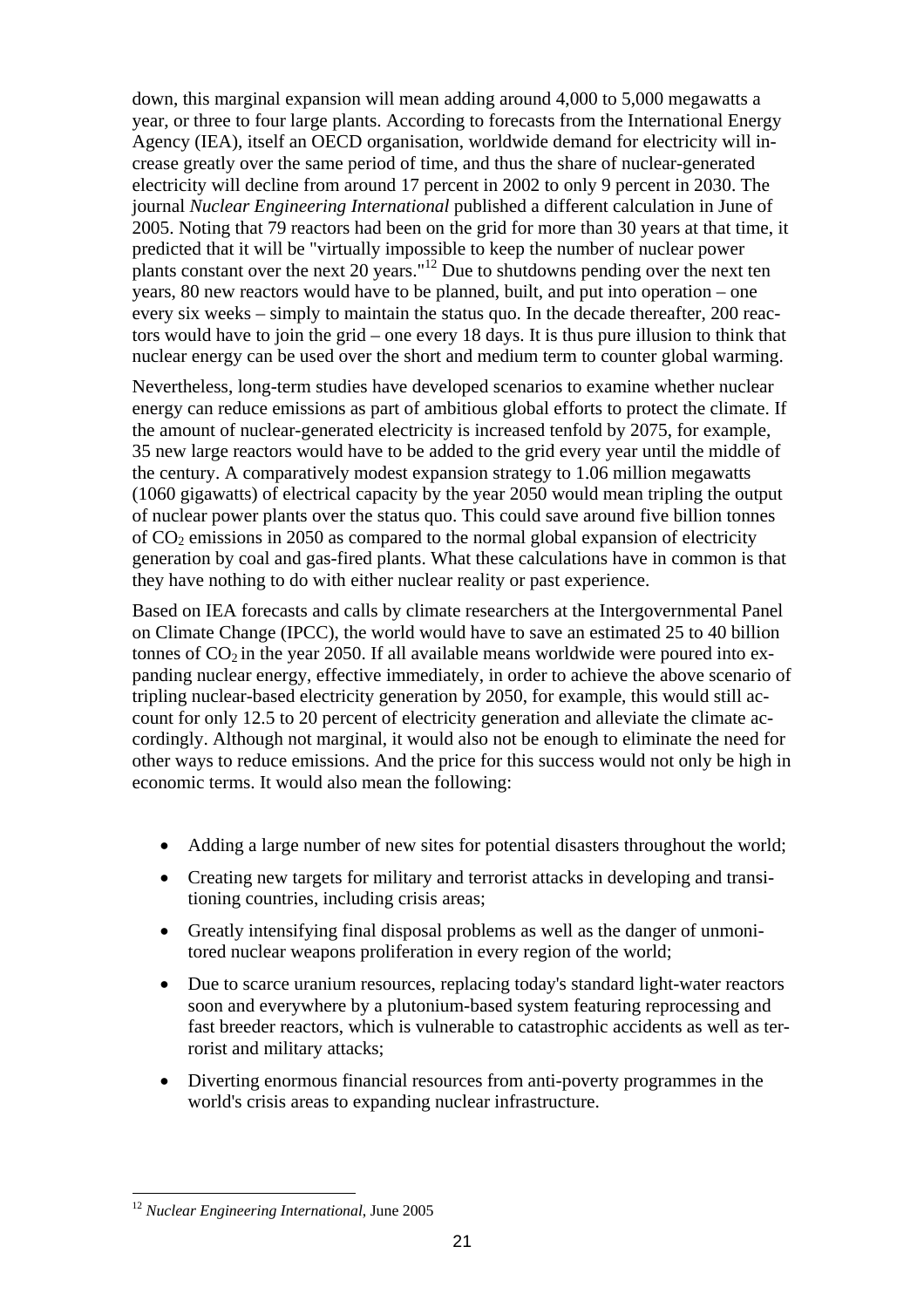Given the obvious and serious side effects, this type of strategy would only make sense if the climate trajectory could not be countered by other, less problematic means. Based on everything we know now, this is not the case. Realistic estimates state that even ambitious targets of reduced greenhouse gas emissions can be achieved without the help of nuclear energy. According to these estimates, it is possible to reduce carbon dioxide emissions by 40 to 50 billion tonnes (25-40 billion tonnes are required) by the middle of the 21st century if the following conditions are met:

- Improve energy efficiency in buildings;
- Raise industrial energy and material efficiency to the standard of technology already available;
- Increase energy efficiency to a corresponding level in the transportation sector;
- Make better use of efficiency allowances for both generation and application in the energy sector;
- Make greater use of natural gas instead of coal or oil (fuel switch) to generate electricity;
- Systematically expand the use of renewable energies from solar, wind, hydro, biomass and geothermal sources;
- And finally, develop and implement clean coal technology on a large scale (separation and storage of carbon dioxide resulting from coal combustion in power plants).

An extensive study commissioned by the German Parliament in 2002 showed that a series of different strategies and instruments can enable an industrial country such as Germany to reduce its  $CO<sub>2</sub>$  emissions by 80 percent by mid-century. This study showed that improving energy efficiency across the board is just as essential as greatly increasing the use of renewable fuels. By contrast, it found no support for the argument that successful climate protection strategies would have to maintain or expand the use of nuclear power. A large or expanding percentage of nuclear-based electricity generation can even undermine climate protection strategies. It is hard to juggle the crucial elements of renewable energy and energy efficiency with large-scale, centralised, baseload power stations such as nuclear power plants. Once they reach a certain level of production, intermittent renewables such as solar and wind sources require plants with flexible capacity control, like modern gas-fired power stations, in order to compensate for fluctuations as well as to reflect changed geographical conditions and a generally less centralised structure of electricity generation.

Moreover, large-scale expansion in nuclear energy – for only expansion, as opposed to the already strenuous task of maintaining current levels, can make nuclear power a real factor in climate control – would bring enormous economic uncertainties. To achieve this expansion, the industry would have to successfully replace today's light-water reactors by breeder technology and reprocessing, at which it has failed once before. Furthermore, no other technology stands under a comparable sword of Damocles: one serious accident or terrorist attack would suffice to permanently puncture acceptance for this technology on national or even international levels. A large number of reactors would probably have to be closed down for precautionary reasons. And finally, interminable debate about nuclear power in major industrial countries only delays the absolute necessity of consistently implementing energy efficiency strategies. All in all, it is both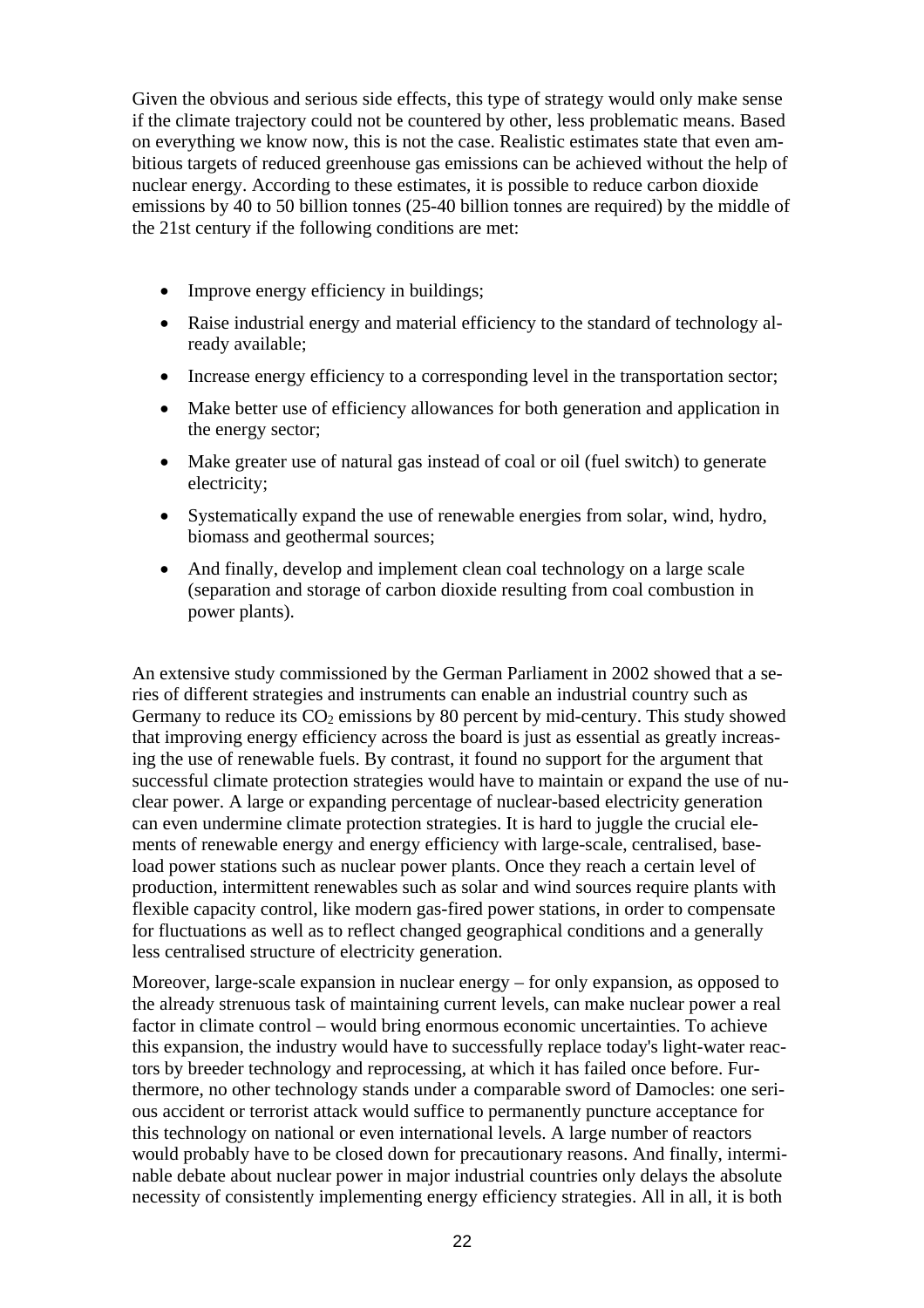possible and advisable to develop national as well as international policies that minimise the two major risks of global warming and catastrophic nuclear accidents. The specific hazards associated with nuclear energy make every climate strategy that includes it less robust and innovative than strategies without the nuclear option. The oftmentioned core conflict between nuclear power and climate protection is thus revealed as a creation by nuclear proponents, who are pursuing a different set of interests. The supposed conflict is a contrivance. There is no need to make a senseless choice between the devil and the deep blue sea.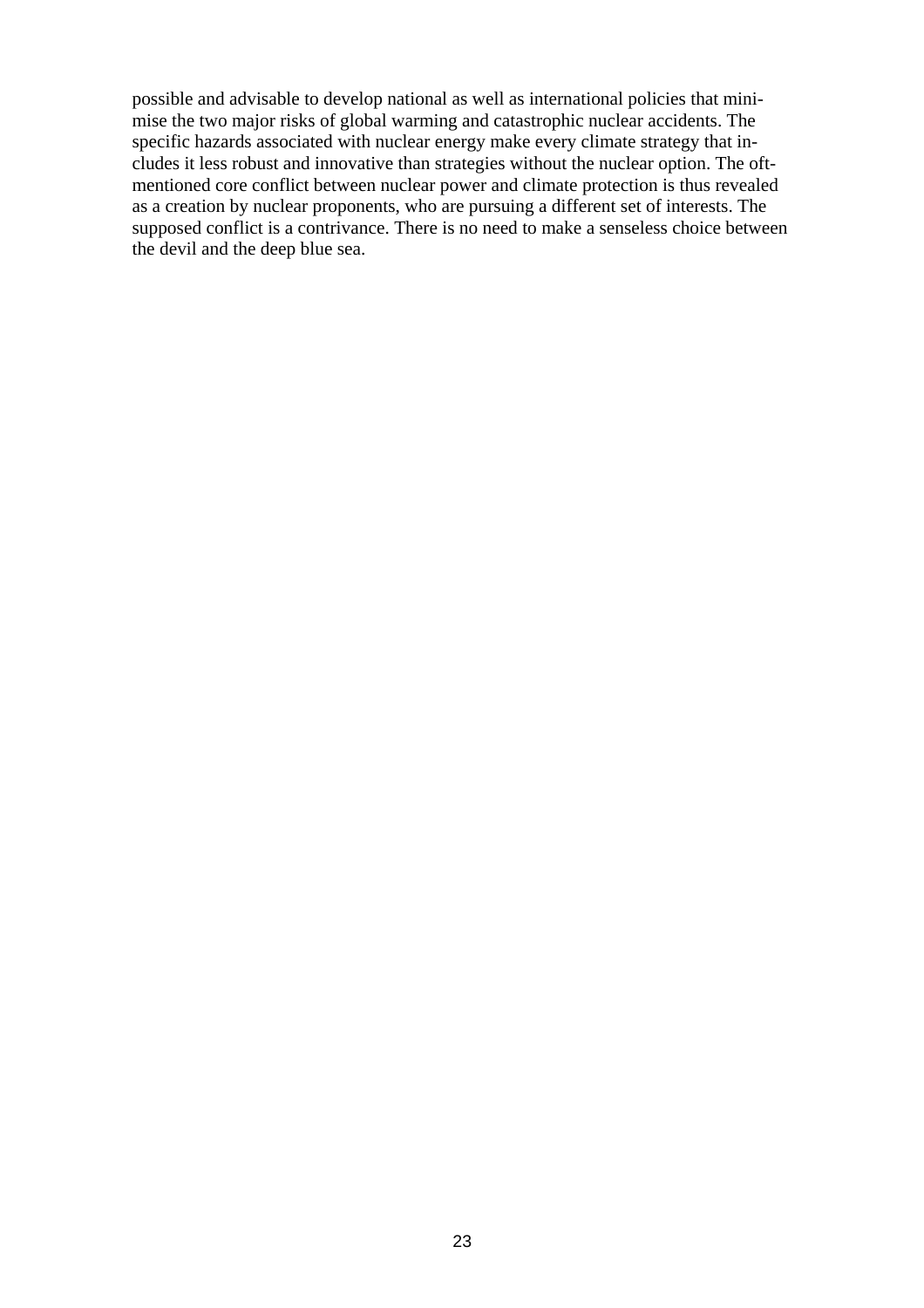### *9 Cheap nuclear power: If the state foots the bill*

Nuclear power plants play varying yet important roles in the power supply structures of the countries that use them, and thus in these countries' respective economic systems. In the absence of overriding strategic or military interests, therefore, the energy economy itself is what largely determines their future. And it normally does so on the basis of sober economic considerations. The question of whether a nuclear power plant equals a licence to print money or rather a bottomless pit of expenditure is decided on the basis of its individual circumstances. If the reactor has been generating electricity reliably for twenty years and there is reason to believe that it will continue to do so for the same period of time again, then the former metaphor is more appropriate. At least as long as the latent potential for disaster at this plant, like that at all others, does not become reality. On the other hand, if the nuclear power plant still has to be built, and if it will also be the prototype of a series, then it is better to steer clear of the project. Unless, of course, the financial risk can be shifted to a third party.

For investors trying to decide whether to replace or build new power stations under market conditions, nuclear plants are clearly not their first choice. This is amply demonstrated by empirical evidence. In the USA, reactor builders have not been awarded a single new contract since 1973 that was not subsequently cancelled. In Western Europe – with the exception of France – reactor builders waited a quarter of a century before receiving a contract for a new plant in 2004. Now they have one at Olkiluoto in Finland. According to the International Atomic Energy Agency (IAEA), 28 nuclear power plants with a total capacity of around 27,000 megawatts were under construction worldwide in 2005. Almost half of these projects have been plodding along for 18 to 30 years now. As far as a number of them are concerned, no one believes they will ever generate electricity – in fact, the normal term for such projects is "abandoned". The remaining plants which are expected to be completed in the near future are almost all in East Asia, and are being built under conditions that have little or nothing to do with a market economy. In short, the order situation for nuclear power plants is calamitous. All the more so when one considers the competition. Worldwide electricity capacity has increased by around 150,000 megawatts per year since the turn of the millennium, but nuclear plants have accounted for barely two percent of this. In the USA alone, an additional capacity of 144,000 megawatts was added to the grid from 1999 to 2002 from conventional power plants using fossil fuels. From 2002 to 2005 in China, a new coal-driven power plant park with a capacity of 160,000 megawatts was constructed. Even wind energy, which is still in its infancy, managed to contribute an overall new capacity of more than 10,000 megawatts.

As marginal as the role of nuclear energy is compared to the gigantic expansion in power capacities worldwide, operators of nuclear plants are making determined efforts to extend the licences of existing reactors far longer than originally planned. The average age of all the reactors in operation in 2005 was just around 22 years. But this did not prevent former Siemens CEO Heinrich von Pierer during the German election campaign that same year from urging chancellor candidate Angela Merkel to consider extending operating lives to 60 years, despite the formal agreement in Germany to phase out nuclear power plants. After all, most nuclear power advocates in Europe and North America are now calling for operating lives this long. Extensions to the licences of most of the 103 nuclear power plants in the USA have already been approved, applied for, or are expected to be applied for. Von Pierer cited "business sense" as the basis for his position. And it does in fact make sense. As long as there are no serious failures or expensive repairs, and as long as wear or corrosion do not require replacing central compo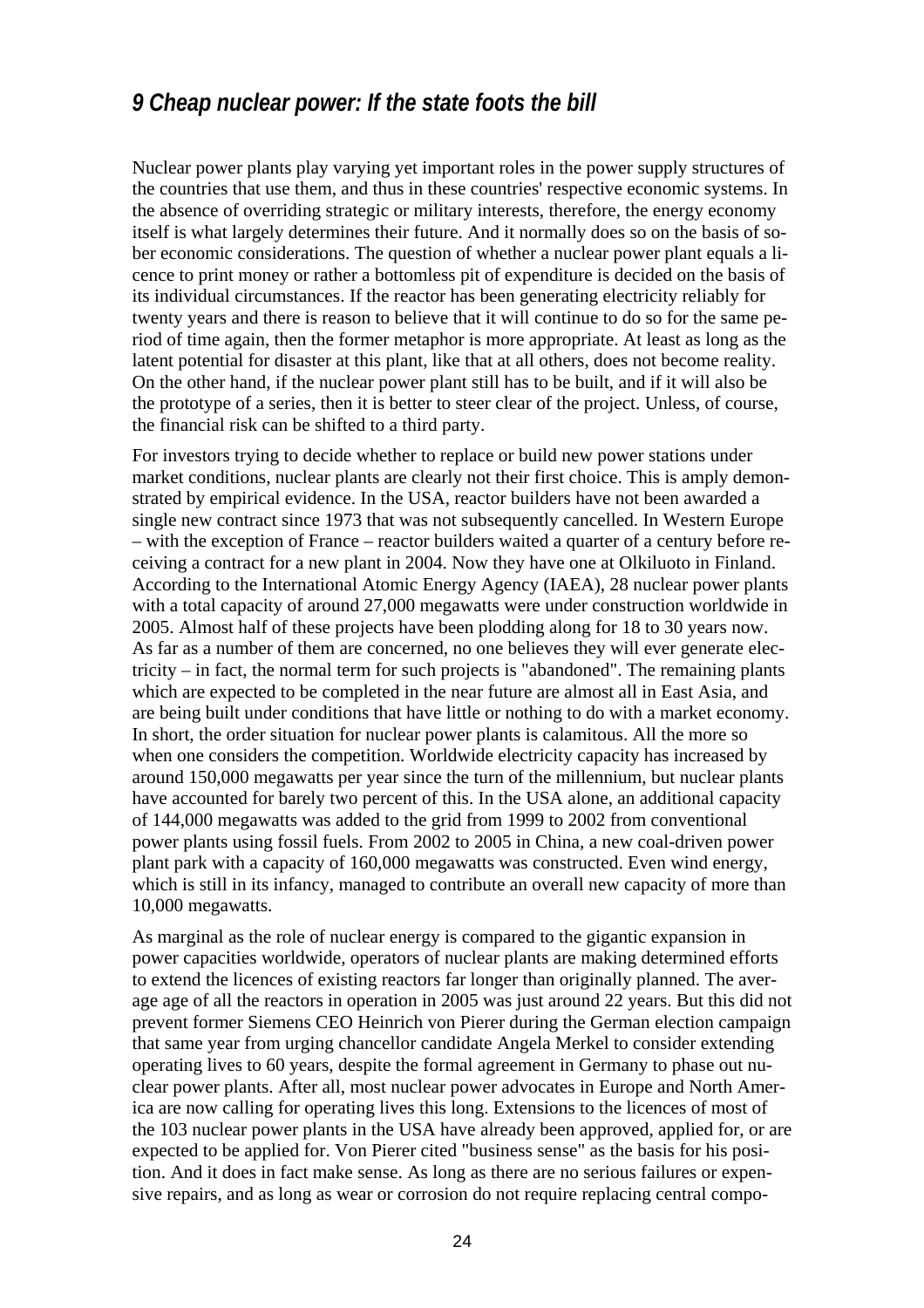nents such as the steam generator, electricity can be generated at virtually unparalleled low cost by old reactors of the 1000-megawatt category which have long since depreciated. Extending plant licences also postpones the so-called "fat problem" of ending nuclear power. This means closing and dismantling the big reactors, which poses a real challenge not only to safety but also to financing. In addition, because fuel costs for nuclear plants make up a relatively low share of total costs, operators can expect substantial extra yields. If German reactors could remain in operation for 45 years instead of the 32 years stipulated by the phase-out agreement – 45 being the average operating life for large-scale fossil-fuel plants – the industry could expect handsome additional profits of around 30 billion euros. The magnitude of these figures explains why plant operators are urging discussion of licence extensions in many countries. But this haggling has nothing to do with a potential renaissance of nuclear energy. Rather the converse. The fact that nuclear plant operators are calling for an "overtime" period shows that they shrink from investing in new plants for business reasons. Instead of investing in new nuclear or non-nuclear technologies, these companies are sapping the substance of their reactors without regard for their growing susceptibility to failure.

The decades of decline in the nuclear power industry have by no means come to a halt. There is a single new construction site in the USA and Western Europe combined, namely on the Baltic Sea coast of Finland. This site is treated in more detail below. At the same time, an increasing number of extensive studies in recent years have suggested that new nuclear power plants are more competitive than their fossil-fuel counterparts. The major drawback of these studies is that they convince no one except their authors and publishers – and certainly not potential funders of new plant projects. This is the main reason for the unprecedented degree of uncertainty about what exactly a new generation of nuclear power plants would cost. Hardly any reliable data is available on the large cost blocks, especially construction, waste disposal and decommissioning, or for that matter on operations and maintenance. One reason for this is because analysts greet nearly all published estimates with a high degree of scepticism. After all, these figures generally come from vendors seeking to build power plants, who thus tend to set their estimates on the low rather than the high side. Or from governments, associations and lobbyists who try to sway reluctant public opinion by holding out the incentive of supposedly low electricity costs.

But beyond the special interests, there are also objective problems. Because every new reactor series has been plagued by costly "teething problems" and long shutdown periods, potential financiers view vendors' consistently cheerful and optimistic forecasts with considerable suspicion. It is impossible to predict the "performance" of a new power plant. Even less so for new reactor types that are based on largely new and thus unproven technology. In nearly all technical fields – including those outside the power plant sector – builders can follow a "learning curve" at a relatively consistent and predictable rate to ever lower prices. Yet reactor builders are still starting from scratch half a century after the launch of commercial nuclear fission. In the 1970s and 1980s, reactor vendors therefore offered larger and larger reactors based on the partially justified assumption that bigger plants could generate electricity more cheaply than smaller ones. But this shift to an "economy of scale" has not solved the problem. A clear trend toward less expensive reactors has yet to materialise. In the meantime, the situation is exacerbated by prolonged stagnation on the market, which means that further developed nuclear power plants exist only as blueprints – or more recently as computer animated displays. This in turn increases the imponderables for potential funders. Nuclear energy has therefore become a high-risk technology not only in terms of safety but also with respect to financing.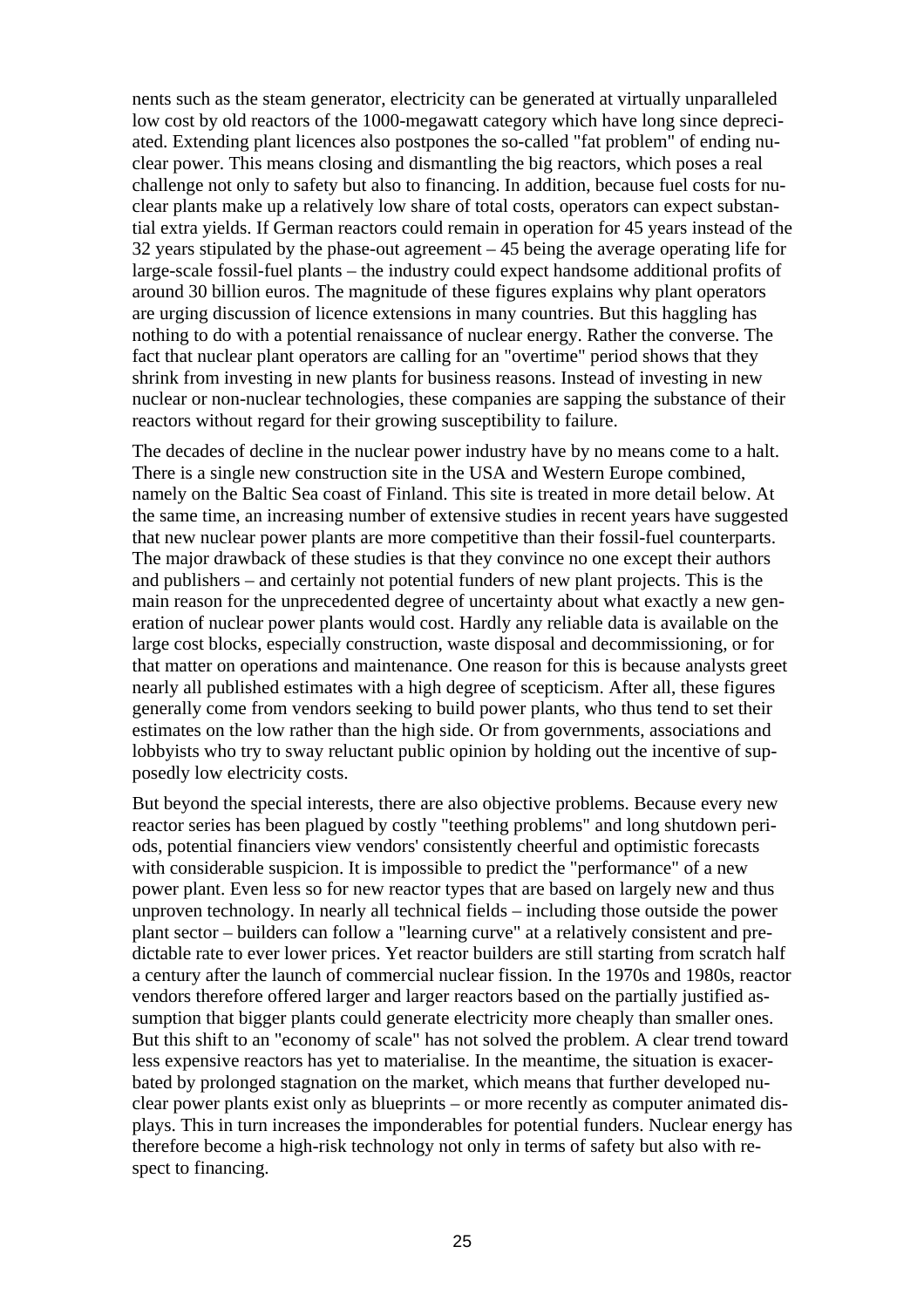So building a new reactor certainly means attracting risk capital, with its high attendant costs. Aside from construction, capital costs represent the largest block of funding for these projects. This problem, too, has worsened in major industrial countries with the deregulation of energy markets. Back during the time of large-scale, state-sponsored monopolies, investors could assume that their capital would eventually be refinanced by consumers even if the reactor performed poorly. In today's deregulated electricity markets, however, this is no longer the case. With exorbitant initial investments and payback periods extending over decades, nuclear power is not compatible with deregulated markets. The capital costs explode – assuming financiers do not prefer other technologies that do not have these problems in the first place. Indeed in many countries that have witnessed a boom in highly efficient gas power plants over the past two decades, the construction costs per installed kilowatt hour are significantly lower, periods between contract allocation and start-up are short, and many plant components are made in factories under "controlled conditions". Moreover, due to the relatively low cost of natural gas, which accounts for a higher share of total operating expenses than uranium fuel, nuclear power plants have hardly had a chance.

A series of additional imponderables make nuclear power plants a gamble for any investor. The period from the investment decision to the start of operations is far longer than for all other power plant types. There can be enormous planning problems as well as delays in authorisation because government agencies work especially carefully under public scrutiny, because new safety-related developments lead to changes in the authorisation criteria, or because anti-nuclear interests block progress in the courts. The decision to construct the latest British reactor Sizewell B was made in 1979, for example, and it started commercial operations 16 years later. When a prototype starts up, no one can be sure that it will attain the anticipated performance levels, which of course ultimately determine revenue levels. An even more important factor is the reactor's reliability over the full course of its operating life. Unlike the capital costs, this so-called load factor can be calculated. It is generally known how long a nuclear power plant has been in operation and how long it has been shut down for repairs, fuel rod replacement, or failures. The load factor is the output (kilowatt hours) as a percentage of total possible output for uninterrupted operation. Vendors' load factor forecasts have regularly proven to be high, especially for the first reactors in a series. If a reactor achieves a load factor of only 60 as opposed to 90%, costs increase by one third. Extra maintenance and repair costs also accrue. Only around two percent of all reactors achieve load factors of 90 percent or more; only around one hundred of the world's reactors exceed 80 percent.

Back in the euphoric early days, operators eagerly promised that nuclear power plants would run essentially automatically and thus incur lower costs than other plants with comparable outputs. But this forecast, too, has proven overly optimistic. It is true that fuel accounts for a relatively small share of total operating costs. But this share increases if so-called mixed oxide with an element of reprocessed plutonium is used instead of "fresh" uranium oxide. Operation and maintenance costs are higher, because personnel costs considerably exceed those for gas power plants, for example. Some nuclear power plants were even closed down in the USA in the late 1980s and early 1990s because it was more economical to build and run new gas power plants.

In contrast to other systems, nuclear power plants incur enormous costs even after decades of operation. These include disposing of radioactive waste, guarding closed reactors, and ultimately decommissioning the reactors following a more or less lengthy "cool-down" period. All these investments have to be earned over the course of plant operation as well as put aside for use at a much later period of time. These costs, including accident insurance, differ from country to country. They are all the more difficult to estimate given that normal discount trajectories do not apply to the anticipated time pe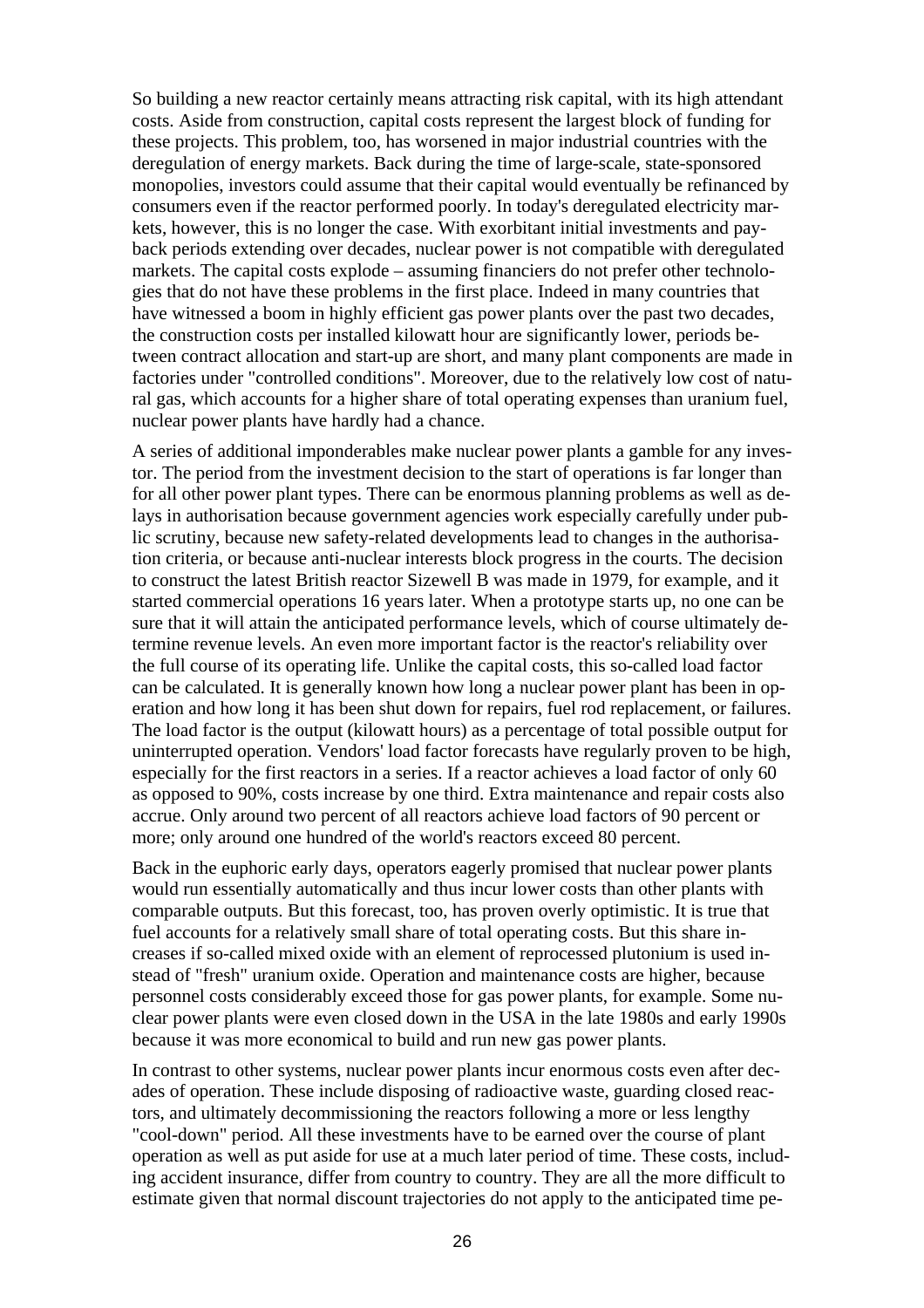riods. At a discount rate of 15 percent, for example, costs incurred after 15 or more years are negligible. Because they will burden our children in the real world, however, these costs represent another source of uncertainty in reactor financing and in determining the price of generating electricity by nuclear power.

The discussion that has started in some countries about resuscitating the nuclear boom of the 1970s has thus far not been reflected in reality. Little has happened aside from the debate over extending plant licences. Concrete new projects represent an absolute exception. By far the majority of plants currently under construction are based on Indian, Russian, or Chinese technology. Leading Western vendors continue to show completely empty order books. The US American company Westinghouse has received one reactor order in a quarter of a century. For Framatome ANP (66 percent owned by the French nuclear group Areva and 34 percent by Siemens) and its predecessor companies, the Okiluoto reactor in Finland is the first contract in about 15 years. Thus it is politicians and journalists more so than vendors who are promoting the idea of a renaissance in nuclear energy. They believe that adding nuclear power to existing energy policies will make it easier to meet short-term climate control obligations, and to avoid power shortages. This has consequences. For the more forcefully politicians and the public call for a renaissance in nuclear technology, the more baldly potential investors call for state support.

In the USA, the Bush administration is strongly in favour of extending the licences of the country's ageing reactor fleet. Following electricity shortages in major states such as California as well as spectacular power outages, it is also advocating the construction of new nuclear power stations. Discussion is being fuelled by increased concern about global warming, which in turn was triggered by the disastrous hurricanes of 2005. Thus far, however, it has not yet led to the construction of a new reactor, or even a construction permit. Several consortiums are trying to obtain a combined licence for building and operating new reactors. But as they never tire of saying, it will not work without government support. The authorisation process alone for a new reactor series is expected to cost around 500 million dollars. And thus far no one knows how expensive the reactors themselves will be. To remain on the safe side, the companies are calling for subsidies of billions of dollars, which President Bush is now planning. The new energy bill passed by Congress in the summer of 2005 provides 3.1 billion dollars in subsidies for nuclear energy over a period of ten years. Among other risks, the government is thus also supposed to insure against delays. Potential investors had already called for an allround, care-free package: As conditions for investing, they demanded tax-free financing and subsequent sales of electricity at prices guaranteed by the state. The state is also supposed to assume liability for serious accidents, and not least of all, solve the question of final waste disposal. Following a long delay, the now partially privatised French group EDF named the site for a pilot European Pressurized Water Reactor (EPR) in 2004, namely Flamanville in the departement of Manche. But the usual willingness of the French government to finance such projects has flagged. Former EDF director Francois Roussely has also stated that the reasons for building this type of reactor over the foreseeable future have less to do with generating electricity than with "maintaining European industrial expertise in this field".<sup>13</sup> In other words, the motives for building an EPR pilot plant in France are not based on energy policy but on industrial/political objectives.

Political motives also played a substantial role in the – very controversial – decision by the Finnish Parliament to build a new reactor. The basic thrust came from the country's ever greater appetite for electrical power over the past two decades, which has placed

<sup>13</sup> Francois Roussely, *op.cit*.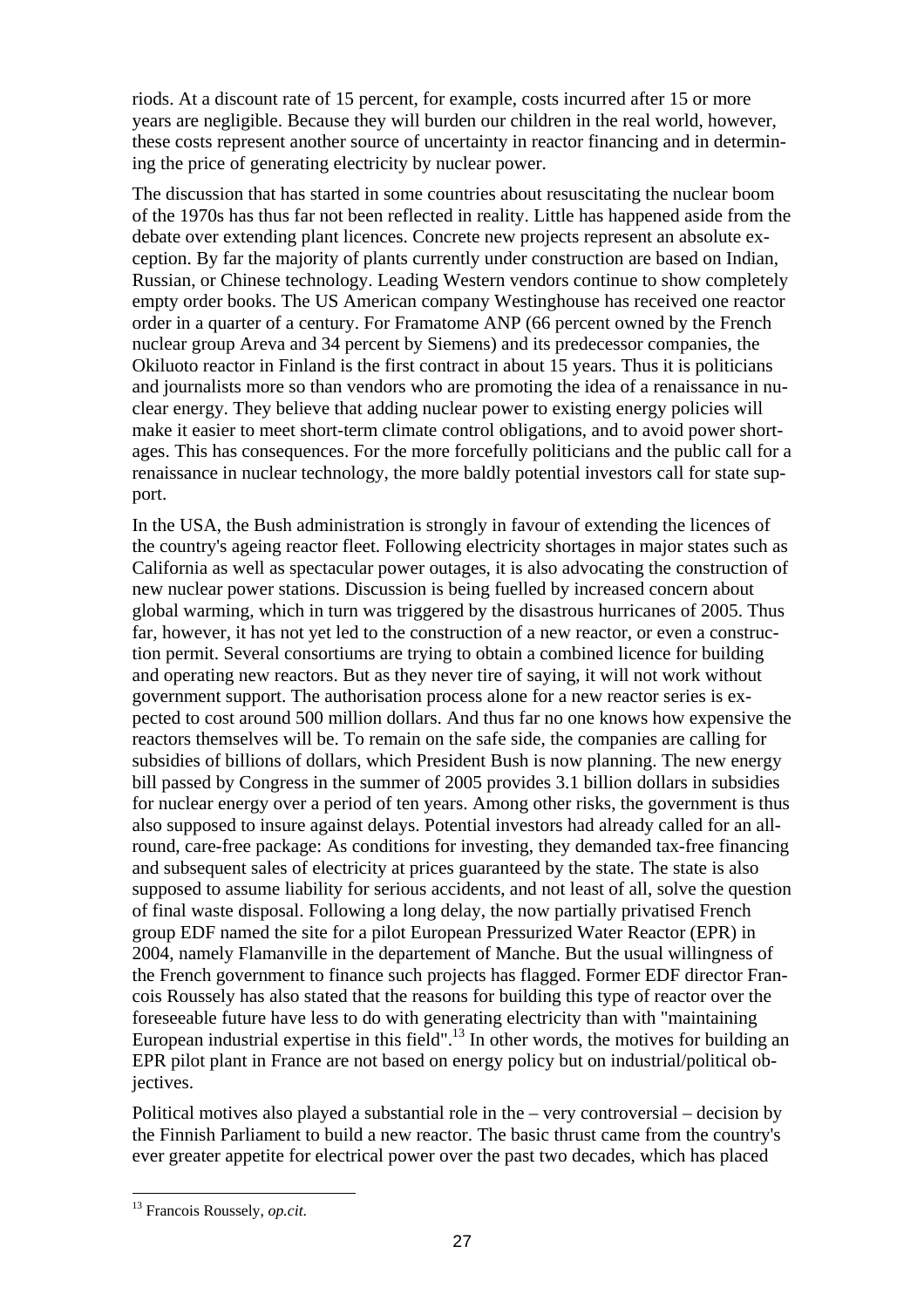Finnish per capita consumption at more than twice the EU average. At the same time, politicians are worried about excessive dependence on Russian gas, and about not being able to meet the country's obligations under the Kyoto Protocol without greater reliance on nuclear energy. The contract awarded to the French/German reactor manufacturer Framatome ANP to build a pilot European Pressurized Water Reactor (EPR) on the Finnish Baltic Sea coast ultimately came from the TWO power utility. The state owns 43 percent of this company. Since construction officially started in August of 2005, the international nuclear community has viewed the Olkiluoto 3 project as proof that nuclear energy is a good investment again, even in a deregulated electricity market. But this position should be viewed with scepticism. It is unlikely that this type of reactor would have had a chance under normal competitive conditions.

Funding was made possible by an agreement which compensated the approximately 60 shareholders, mainly electrical utilities, by guaranteeing that the electricity generated by the reactor would be sold at comparatively high prices. TVO and Framatome ANP also agreed on a fixed price for the finished reactor – "ready for use" – of 3.2 billion euros. This type of contract, as attractive as it is unusual for the purchaser, was made possible because Framatome ANP needed a construction permit at literally any price after more than a decade of development work on the EPR. Even before the first ground was broken, it was clear that the Areva/Siemens manufacturing consortium had made extremely tight calculations in order to boost their prototype reactor out ahead of nuclear as well as fossil fuel competitors.

Reactor capacity steadily increased during the EPR development period in the 1990s. The sheer dimensions were intended to ensure profitability. With a projected capacity of 1,750 megawatts (gross) and an output of 1,600 megawatts, the EPR is by far the most powerful nuclear power plant in the world – which considerably complicates its integration into most electricity grids. A series of additional projections that gave the reactor a competitive edge on paper over other options, including non-nuclear ones, could prove to be a hard pledge to redeem in the future. Promises included a construction period of only 57 months, a load factor of 90 percent, a degree of efficiency of 36 percent, a technical operating life of 60 years, a 15-percent lower consumption of uranium than for earlier reactors, and considerably lower operating and maintenance costs than at existing reactors.

Experts consider every one of these projections to be extremely optimistic. No pilot plant has ever achieved its projected construction period or promised load factor. Nor can this German/French joint venture expect to be spared construction delays, glitches in early operations, or unplanned shutdowns. Despite that, operating and maintenance costs are supposed to be lower than those of existing standard reactors, and that over a service life of 60 years. At the same time, supplementary safety facilities such as the core catcher are supposed to make the EPR safer but not more expensive than its predecessors.

It does not seem possible that all of these promises can be fulfilled in Olkiluoto. Even if all targets are met – such as the construction period – the calculated price of 3.2 billion euros is viewed as massaged. It was originally cited in the context of producing a series of about ten reactors. But this is not even remotely in the cards. In other sectors there is a clear term for this type of pricing behaviour, namely "dumping".

If construction costs should in fact multiply, the project will quickly turn into a financial nightmare for Framatome ANP due to the fixed price agreed with the Finnish customers. A cry for help to the state will not be long in coming. This was already the case in securing the financing. The Bayerische Landesbank played a significant role here. The State of Bavaria owns fifty percent of this bank, and it is headquartered in Munich, as is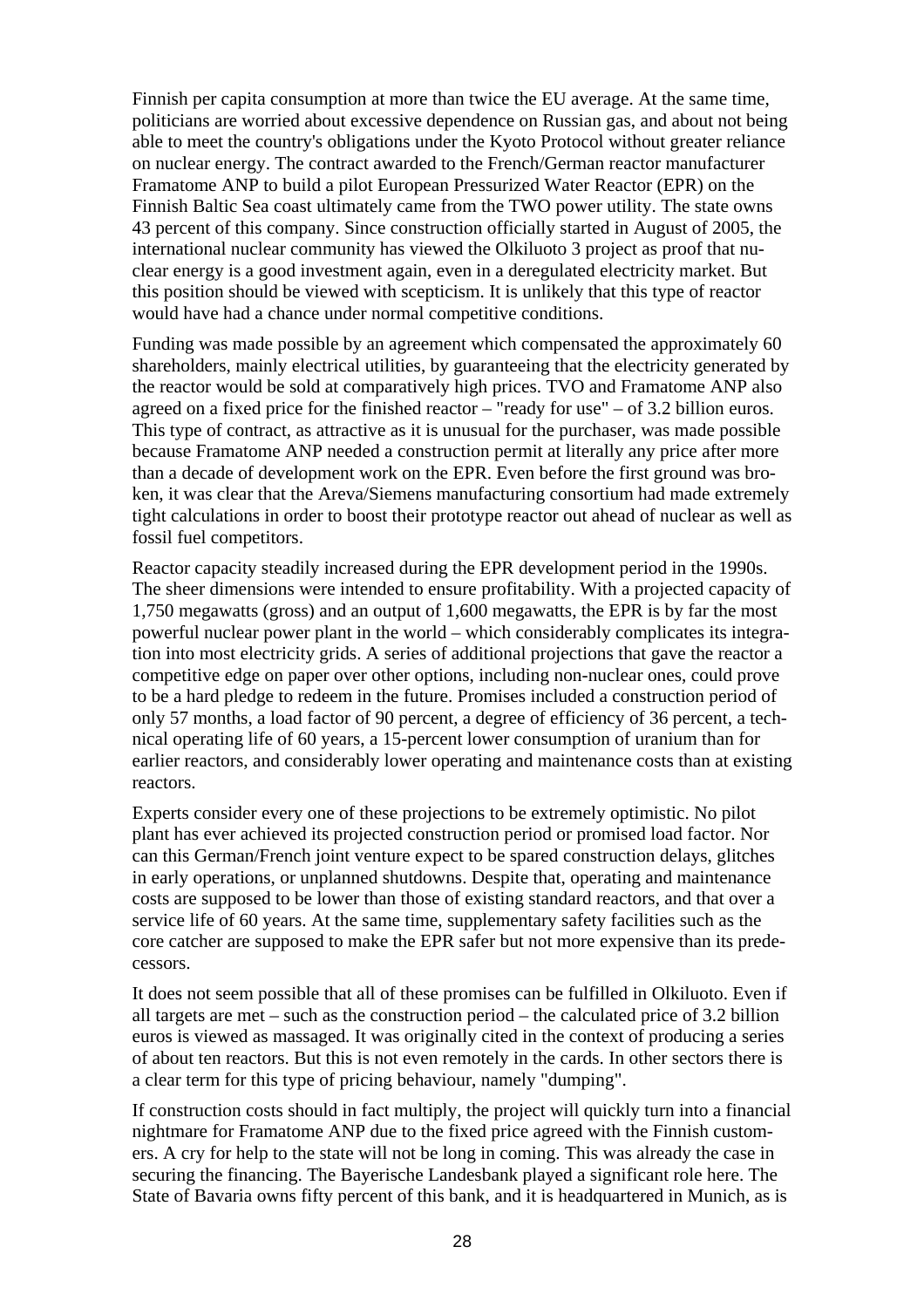the reactor builder Siemens. The bank is a partner in an international consortium that is backing a low-interest loan for the Finnish EPR (at a reported rate of 2.6 percent) of 1.95 billion euros. The French government is supporting the Framatome ANP parent company Areva with an export loan guarantee – actually reserved for investments in politically and economically unstable countries – of 610 million euros via the export loan agency Coface. Given these concerted efforts by several countries with special interests in the project, the European Renewable Energies Federation (EREF) has filed a complaint with the EU Commission alleging violation of European rules of competition.

One thing is clear: Without state support, a different decision would have been made about the Finnish reactor as well. In this case, support came from both the builders' and purchaser's countries. Nuclear energy is evidently only competitive where it receives considerable subsidies. Or in countries where nuclear technology is more or less anchored in state doctrine, and consequently where costs play a subordinate role. Thus wherever plans are afoot to build new reactors in functioning market economies, we must expect that investors will rely on state support: to insure against increased construction costs, unanticipated down times, fluctuations in fuel costs, and the difficulty of estimating shutdown, dismantling, and waste disposal costs. Ultimately, governments will have to deal with the consequences of every serious accident involving a massive release of radioactivity. No country in the world can do that alone. While insurance companies issue policies that differ from country to country based on respective anticipated total costs, the share of damages they will assume in every case is ridiculously small.

Nuclear technology thus occupies an absolutely unique position. Half a century after entering commercial markets, fuelled by subsidies in the billions, it still requires and receives state support for every new project – precisely as if it needed assistance to enter the market for the first time. Astonishingly, this extraordinary practice is also advocated and demanded precisely by those politicians who otherwise cannot call loudly enough for "more market conditions" in the energy sector. In many industrial countries, these very same politicians produce market theory arguments to campaign against subsidising the actual launch of renewable energy from solar, wind, hydro, biomass and geothermal sources. But there is yet another essential difference: The future of nuclear energy is past, whereas the future of renewable energies is just beginning.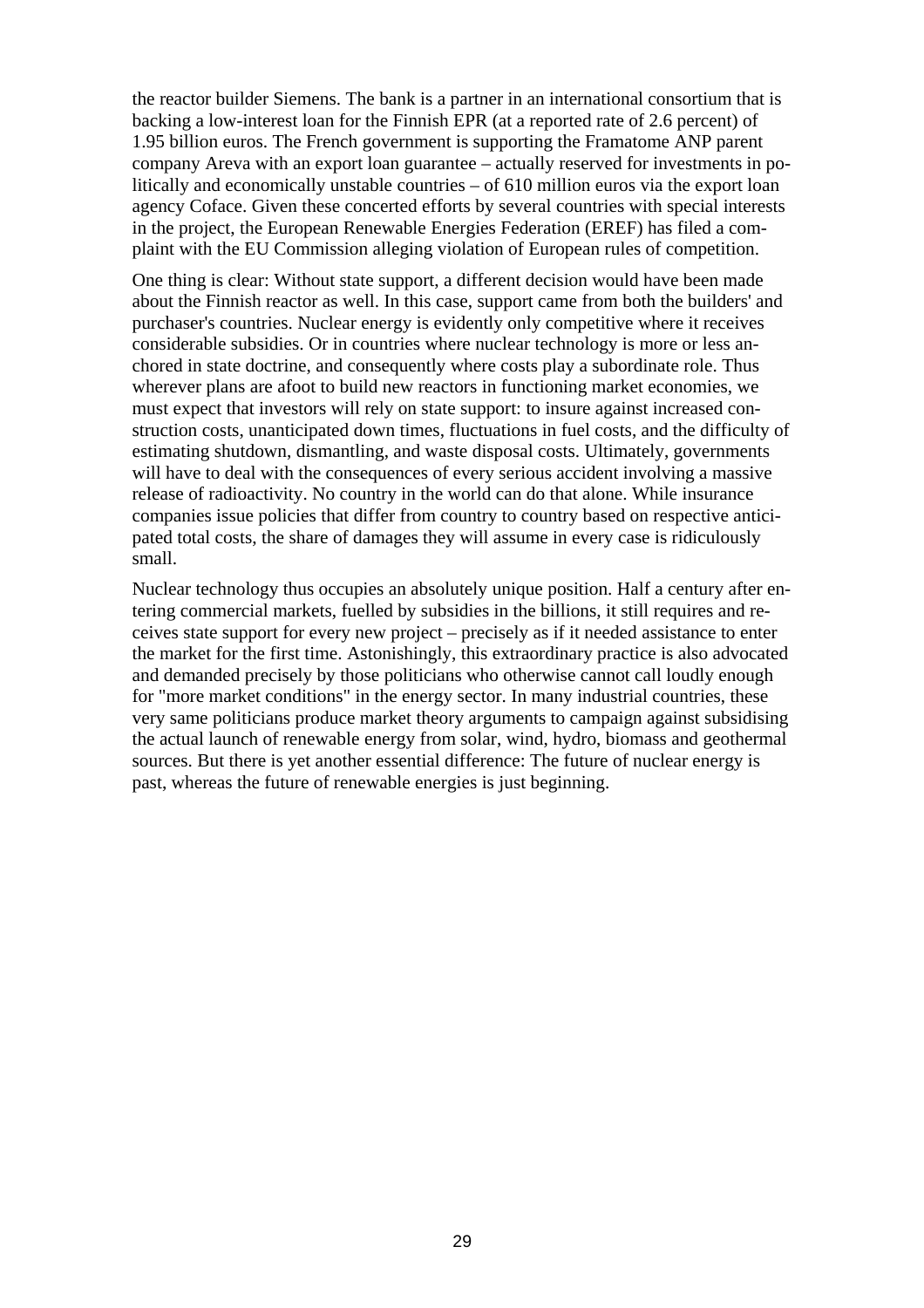### *10 Conclusion: Renaissance of statements*

Influenced by growing climate and energy crises, a new round of debate over nuclear energy has opened in a number of the world's major countries. Encouraged by reactor vendors and their amplifiers in the media, the vision of a "renaissance of nuclear energy" is also an expression of the imminent need for far-reaching decisions. Most of the world's plants built during the first and thus far last boom in nuclear energy are approaching the end of their projected service lives. Over the next ten years, and especially in the decade thereafter, rapidly shrinking nuclear power output will have to be replaced. Decisions will have to be made whether to build new, non-nuclear power plants or to extend nuclear-based electricity generation on into the future. Some major countries are already questioning whether they want to keep their ageing reactors on the grid beyond the originally projected operating lives. Extensions are attractive for electrical utility companies which can thus postpone billion-euro investment decisions and profit from the cheap production costs of depreciated old reactors. Managers view the inevitable additional risk in subjective terms. They do not expect a serious accident, surely not at a nuclear power plant run by their own company, and certainly not at one under their own direction. Here is where their interests differ from that of the public. Extending reactor service lives creates a disproportionate risk of disaster. If all or many nuclear power plants are operated for longer periods of time, the total risk rises substantially.

These upcoming decisions on how to sustain global energy supply in a world marked by high population growth and extreme discrepancies in wealth extend far beyond the question of how to deal with nuclear energy in the future. Responsibility is borne by all developed industrial countries and many newly developed countries which have not yet made any or significant use of nuclear power. One thing is clear: The new energy structure will no longer depend exclusively, and probably no longer primarily, on large power plants. Another thing is clear: The future does not lie in resuscitating risky technology from the middle of the last century based on traditional energy economic interests.

There has yet to be a renaissance of nuclear energy. Instead, there is a renaissance of statements about nuclear energy. The upcoming twentieth anniversary of the Chernobyl disaster has also provoked a renaissance of criticism of this type of energy generation – and for some people, a renaissance of hope. Social and political debate has been rekindled in a number of countries that will shape the future of nuclear energy. The outcome of this debate is unclear. A single nuclear power project in Finland proves nothing. The number of new construction projects announced around the world is not even enough to keep the global share of nuclear power constant, either in absolute terms or even less so in relative terms. New nuclear power plants have thus far only been built where state doctrine supports this type of electricity generation, or where state agencies are willing to provide primary insurance against both safety and financial risks. Those who want to build new nuclear power plants – or are urged to do so by politicians such as in the USA – need government assistance almost as much as did the nuclear pioneers back in the 1960s.

It sounds paradoxical: Nuclear energy was successfully introduced to the market because there was not enough of a market to make it uneconomical. Because of the grid monopoly at the time, electricity supply was considered a "natural monopoly", and it was also considered a basic necessity of life and as such was sustained by state-owned, state-supported, or at any rate monopoly-like companies. This meant that in most industrialised countries, the state also set the tone for the introduction of nuclear energy, ini-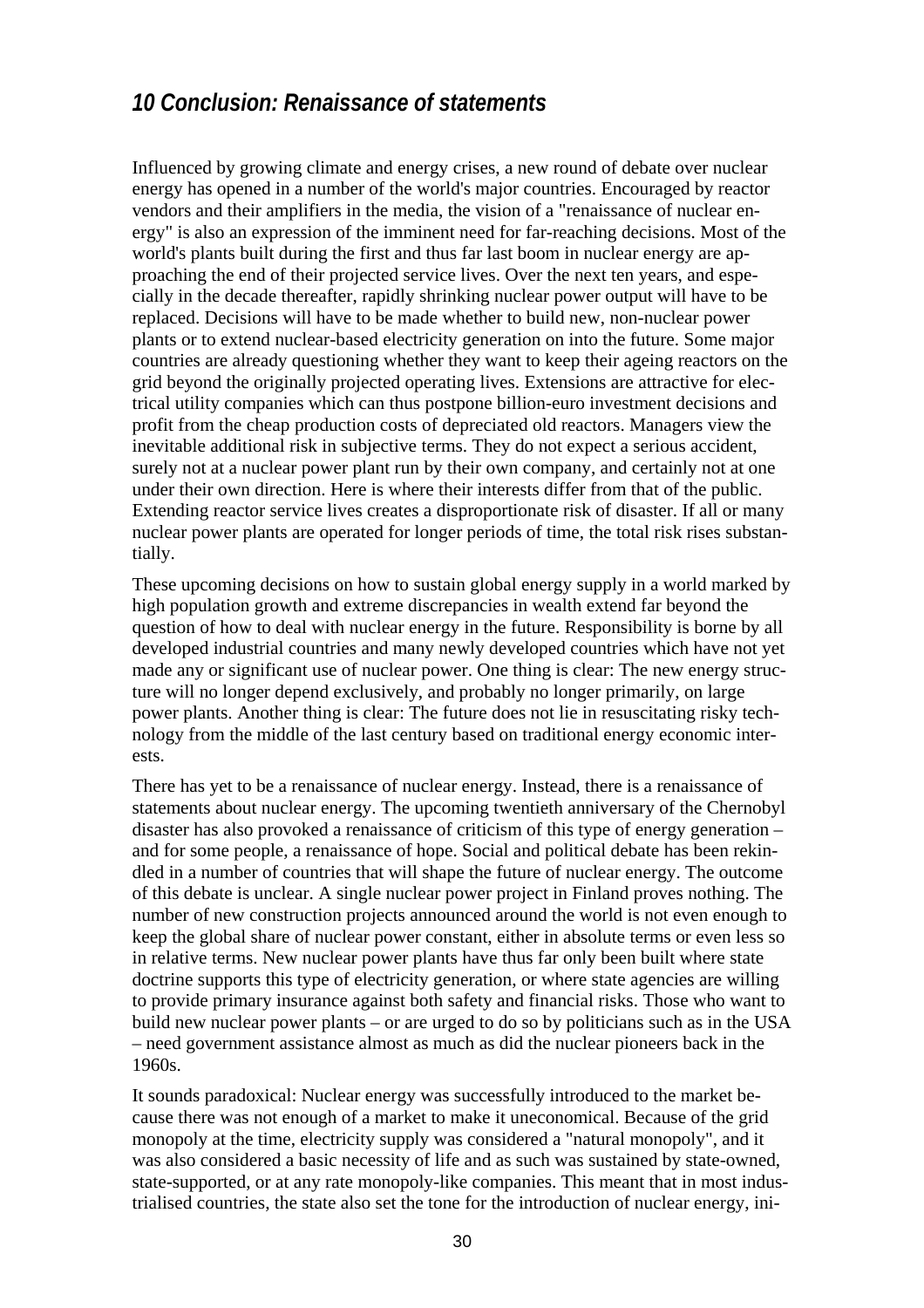tially for either overt or covert military reasons and later for partially or exclusively industrial reasons. The government assumed the enormous costs for researching, developing and introducing the new technology to the market, either directly or by shifting the costs to consumers via its ability to influence prices charged by the utility companies. To this day, building new nuclear power plants is not an attractive option for these companies in deregulated electricity markets.<sup>14</sup> There are less expensive options that do not carry anywhere near the same type of economic risks. This is why no new nuclear power plants will be built under market conditions even if overall demand for electricity as well as overall power capacities increase – unless governments again assume the major risks as they once did to introduce nuclear power. This is the route the Finns are taking. Another reason why this route is not generally available is because in a functioning plant vendors' market, competitors from other branches will not stand on the sidelines for long and simply watch the state provide one-sided support for technology half a century old. The Finnish project is also unique because nearly twenty years after launching development on the European Pressurized Water Reactor, the Framatome ANP builder finally needed to demonstrate its technology in an actual reactor, and its parent companies Areva and Siemens were apparently willing to assume considerable financial risks in order to do so. If we recall, in 1992 Siemens and Framatome called the reactor a "German/French nuclear power plant for Europe and the global market", which would first serve the "home markets" on either side of the Rhine, and later take over "third countries". Construction was supposed to start on the two pilot reactors by 1998. And in 1990, the German magazine *Wirtschaftswoche* had already announced the end of nuclear stagnation under the headline "Nuclear Renaissance".

At the start of the 21st century, balanced assessment of all aspects of nuclear energy continues to yield a clear conclusion. It is essentially the same conclusion as that of 30 years ago. The risk of catastrophic accident, which made nuclear energy the most controversial form of electricity generation back then, has not disappeared. New risks from terrorism categorically prohibit the prospect of extending this technology to unstable regions of the world. Expanding nuclear electricity generation on a global basis would lead to a shortage of uranium fuel even faster than will maintaining the status quo – or it would require widespread conversion to breeder technology. A technical re-orientation of this type would be effectively the same as a permanent switch to plutonium systems. It would raise the risk of catastrophic accidents, terrorist attacks, and weapons proliferation to a higher and more critical level. After all, almost all countries have already abandoned the breeder route following setbacks in the past. With or without breeder technology, the final disposal problem also remains to be solved. It will have to be solved, because the problem – which is to say the waste – is already in the world. But it can only be a relative solution. This alone would be sufficient reason not to exacerbate a major problem for humanity by increasing the volume of waste.

Nuclear energy cannot solve the climate problem either. Even tripling global nuclear capacity by the middle of the 21st century would only modestly ease the strain on the climate. And it would be as unrealistic as it is irresponsible, due to insufficient industrial capacities, enormous costs, and far greater risks. It is much more likely, and early indications are already present, that due to the age structure of existing plants, global reactor output will decline significantly over the coming decades. At the same time, there are robust estimates that a global energy strategy relying primarily on greater efficiency in energy management, industry, the transport sector and heating, as well as resolute development of renewable energies, is capable of meeting the reductions in  $CO<sub>2</sub>$  emissions demanded by climate experts – without recourse to nuclear energy. The associated

<sup>&</sup>lt;sup>14</sup> Adolf Hüttl: "Ein deutsch-französisches Kernkraftwerk für Europa und den Weltmarkt", speech given at the winter session of the Deutsches Atomforum, Bonn 1992, manuscript.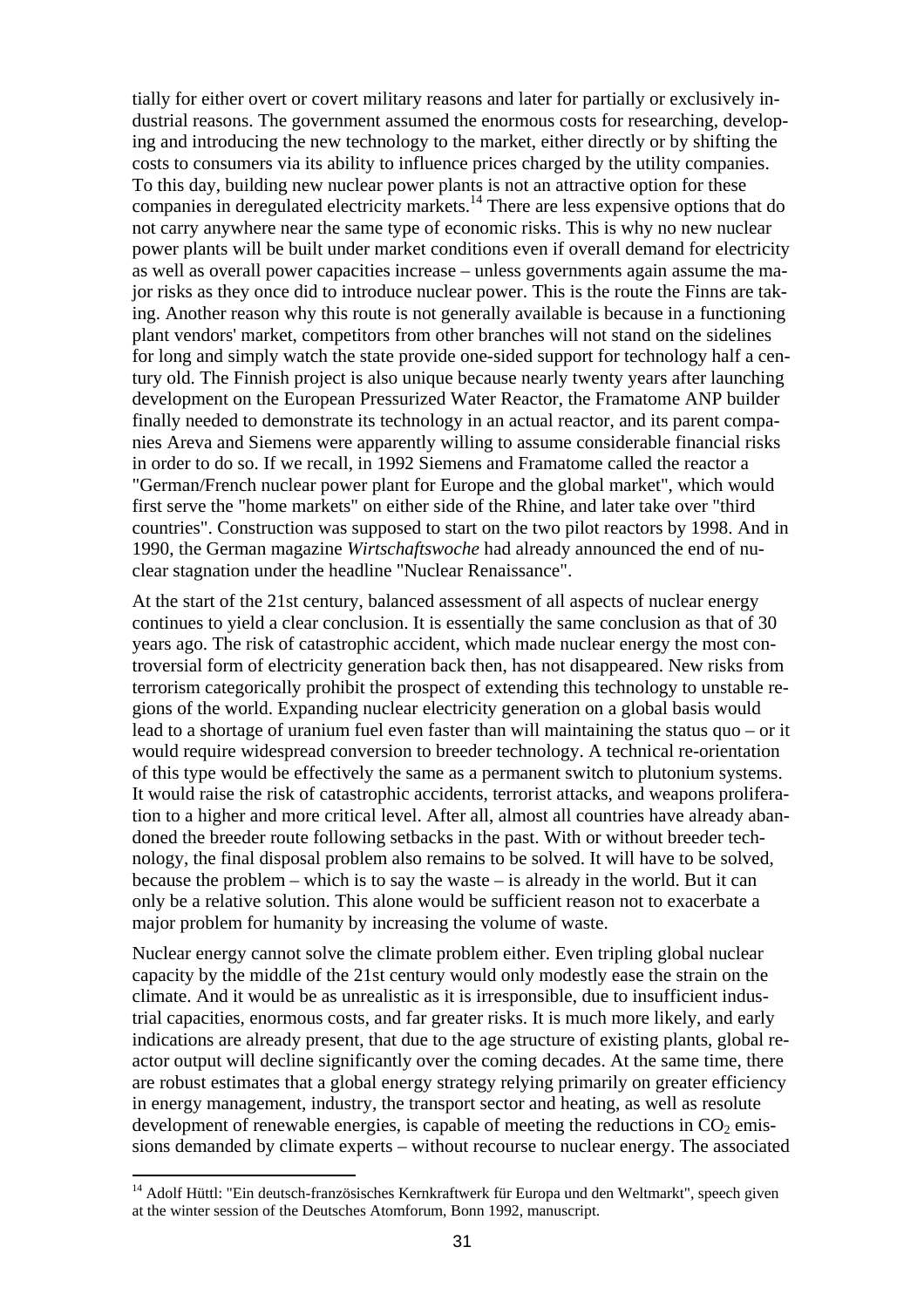challenges are admittedly unprecedented and require no less than a global climate policy shared by all major greenhouse gas-producing countries. The purported core conflict of "climate protection or nuclear phase-out" remains – aside from special regional or temporal cases – a chimera spawned by the nuclear energy industry.

We have seen that there will not be a nuclear renaissance in the foreseeable future without massive government subsidies. This does not exclude the possibility. For although utility companies seek to profit from old, depreciated investments, politicians are even more eager to re-open the subject of nuclear energy, as they fear galloping energy prices and anticipate stricter climate controls. These two fears have fuelled debate in the USA for years now, triggered construction of the new reactor in Finland, stalled the nuclear phase-out in Germany, and recently promoted discussion of new plants in Great Britain. Politicians tend to continue working with the structures and the actors that they find familiar. Many of them will therefore not be reluctant to grant start-up subsidies to the nuclear energy industry yet again, more than half a century after the launch of commercial nuclear power plants – as if this were the most normal thing in the world.

Given half a chance, the new reactor debate will heat up. But new reactors will not contribute to a sustained reduction in global warming, nor will they be able to keep energy prices down over the long term. Instead, they will further exacerbate risk of catastrophic accident and divert attention from climate protection strategies that will truly work. In summary: As in the heyday of the first nuclear energy debates in the 1970s and 1980s, anti-nuclear forces will have the better arguments on their side.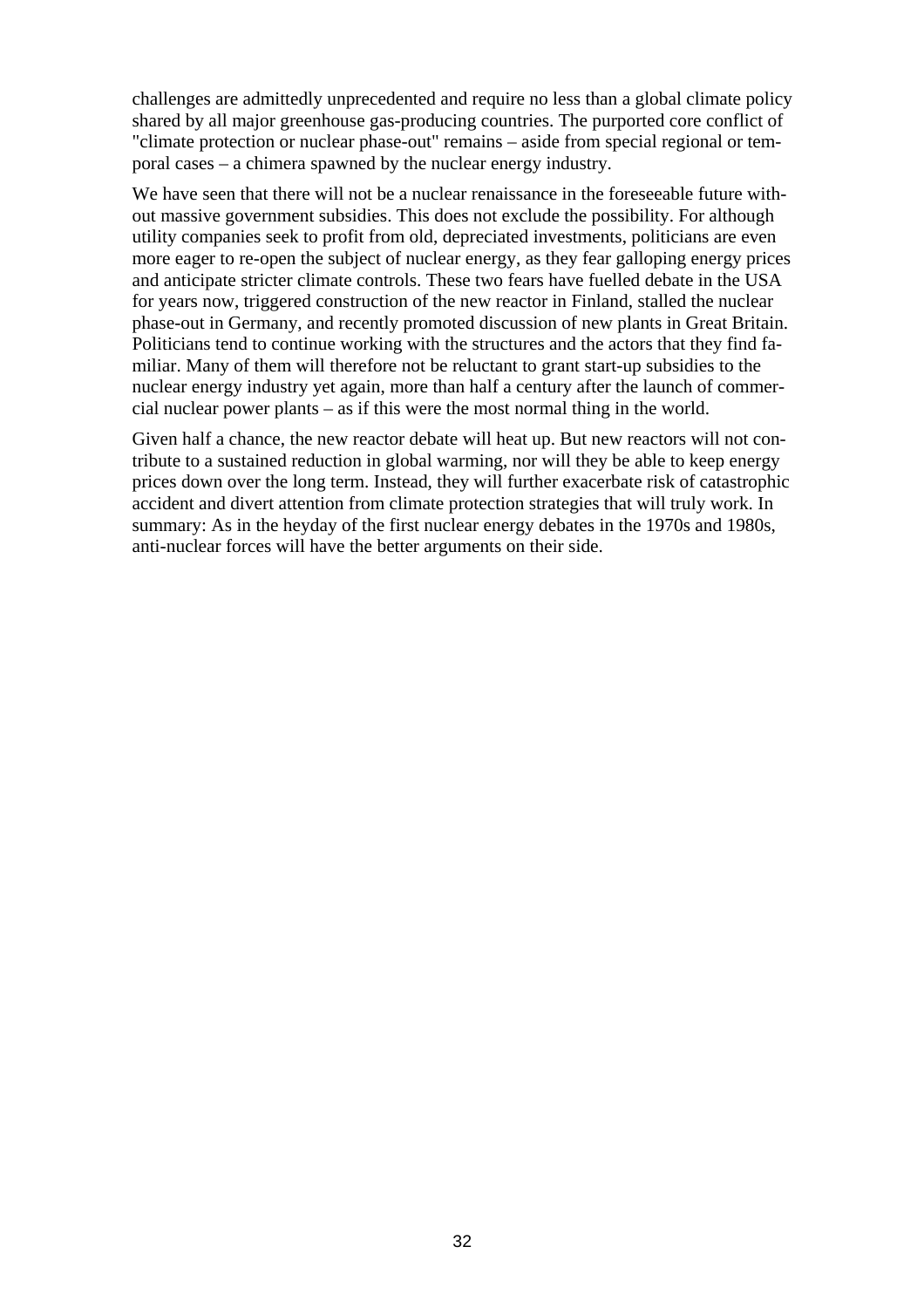#### **Heinrich Böll Foundation**

The Heinrich Böll Foundation, affiliated with the Green Party and headquartered in the Hackesche Höfe in the heart of Berlin, is a legally independent political foundation working in the spirit of intellectual openness.

The Foundation's primary objective is to support political education both within Germany and abroad, thus promoting democratic involvement, sociopolitical activism, and crosscultural understanding.

The Foundation also provides support for art and culture, science and research, and developmental cooperation. Its activities are guided by the fundamental political values of ecology, democracy, solidarity, and non-violence.

By way of its international collaboration with a large number of project partners – currently numbering about 100 projects in almoust 60 countries – the Foundation aims to strengthen ecological and civil activism on a global level, to intensify the exchange of ideas and experiences, and to keep our sensibilities alert for change.

The Heinrich Böll Foundation's collaboration on sociopolitical education programs with its project partners abroad is on a long-term basis. Additional important instruments of international cooperation include visitor programs, which enhance the exchange of experiences and of political networking, as well as basic and advanced training programs for committed activists.

The Heinrich Böll Foundation has about 180 full-time employees as well as approximately 320 supporting members who provide both financial and non-material assistance.

Ralf Fücks and Barbara Unmüßig comprise the current Executive Board. Dr. Birgit Laubach is the CEO of the Foundation.

Two additional bodies of the Foundation's educational work are: the "Green Academy" and the "Feminist Institute".

The Foundation currently maintains foreign and project offices in the USA and the Arab Middle East, in Afghanistan, Bosnia-Herzegovina, Brazil, Cambodia, Croatia, the Czech Republic, El Salvador, Georgia, India, Israel, Kenya, Lebanon, Mexico, Nigeria, Pakistan, Poland, Russia, South Africa, Serbia, Thailand, Turkey, and an EU office in Brussels.

For 2005, the Foundation had almost 36 million  $\epsilon$  public funds at its disposal.

Heinrich Böll Foundation, Hackesche Höfe, Rosenthaler Str. 40/41, D-10178 Berlin, Germany, Tel.: 030-285 340, Fax: 030-285 31 09, E-mail: info@boell.de, Internet: www.boell.de